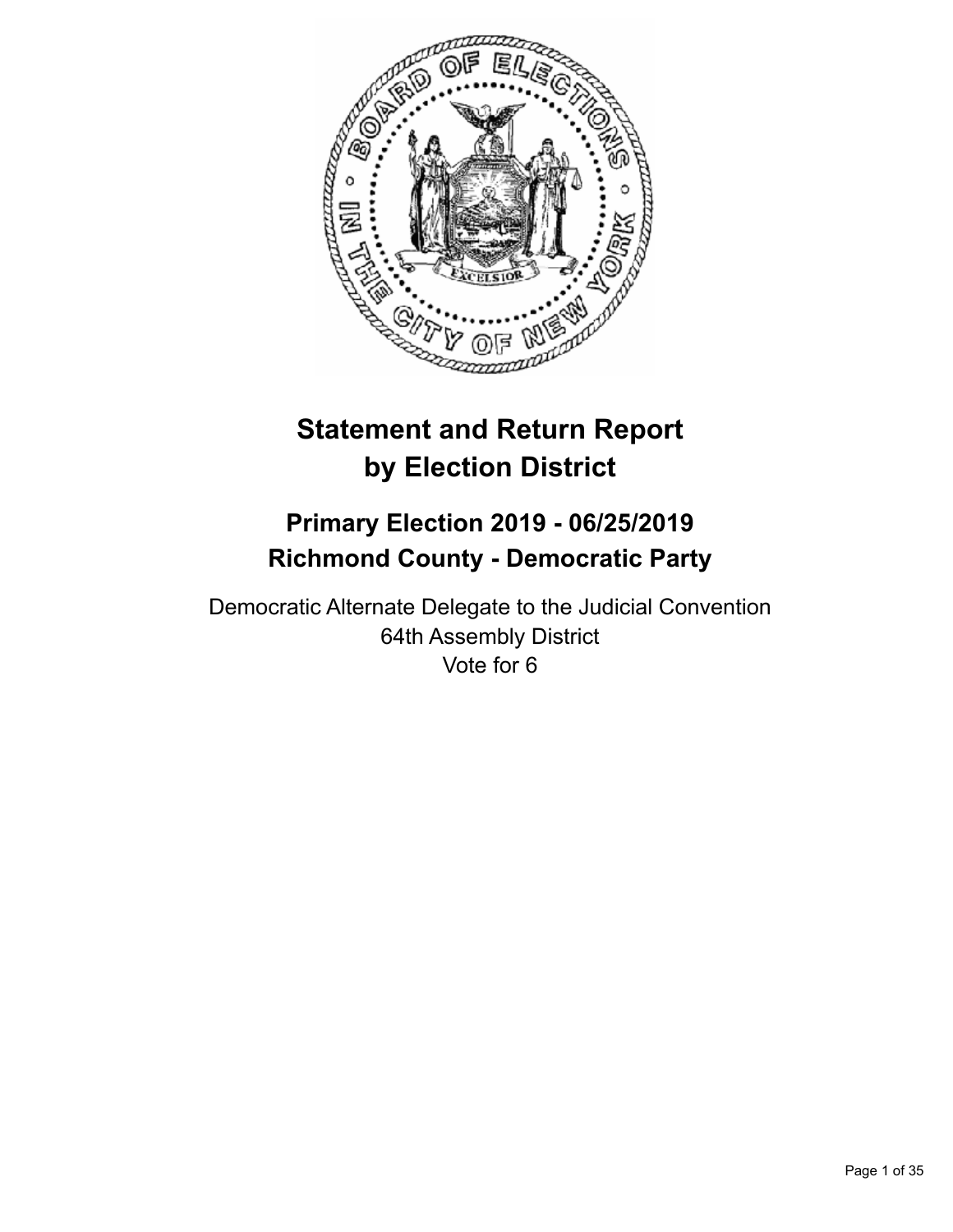

| PUBLIC COUNTER                                           | $\overline{2}$ |
|----------------------------------------------------------|----------------|
| MANUALLY COUNTED EMERGENCY                               | $\Omega$       |
| <b>ABSENTEE / MILITARY</b>                               | $\mathbf{0}$   |
| <b>AFFIDAVIT</b>                                         | $\mathbf{0}$   |
| <b>Total Ballots</b>                                     | $\overline{2}$ |
| Less - Inapplicable Federal/Special Presidential Ballots | $\mathbf{0}$   |
| <b>Total Applicable Ballots</b>                          | $\mathbf{2}$   |
| VANESSA M. STECKLER                                      | 0              |
| ROSEMARY F. PALLADINO                                    | $\mathbf{0}$   |
| ROSE ANN M. MCALLISTER                                   | 0              |
| JOSEPH C. MCALLISTER JR.                                 | 0              |
| <b>BRANDON S. PATTERSON</b>                              | 1              |
| <b>MASON R. LOGIE</b>                                    | $\mathbf{0}$   |
| <b>SADE S. RODRIGUEZ</b>                                 | 0              |
| <b>MICHELE POZNANSKI</b>                                 | 0              |
| <b>JAMES CLINTON</b>                                     | 0              |
| <b>MARIANNE BRENNICK</b>                                 | 0              |
| <b>DENNIS A. BROWN</b>                                   | 0              |
| <b>MARYANN B. POPOLO</b>                                 | 0              |
| <b>Total Votes</b>                                       | 1              |
| Unrecorded                                               | 11             |

| <b>PUBLIC COUNTER</b>                                    | 1            |
|----------------------------------------------------------|--------------|
| <b>MANUALLY COUNTED EMERGENCY</b>                        | $\mathbf{0}$ |
| <b>ABSENTEE / MILITARY</b>                               | 0            |
| <b>AFFIDAVIT</b>                                         | 0            |
| <b>Total Ballots</b>                                     | 1            |
| Less - Inapplicable Federal/Special Presidential Ballots | $\mathbf{0}$ |
| <b>Total Applicable Ballots</b>                          | 1            |
| VANESSA M. STECKLER                                      | 1            |
| ROSEMARY F. PALLADINO                                    | 0            |
| ROSE ANN M. MCALLISTER                                   | 1            |
| JOSEPH C. MCALLISTER JR.                                 | 1            |
| <b>BRANDON S. PATTERSON</b>                              | 0            |
| <b>MASON R. LOGIE</b>                                    | 1            |
| SADE S. RODRIGUEZ                                        | $\mathbf 0$  |
| <b>MICHELE POZNANSKI</b>                                 | $\mathbf 0$  |
| <b>JAMES CLINTON</b>                                     | $\mathbf 0$  |
| <b>MARIANNE BRENNICK</b>                                 | 1            |
| DENNIS A. BROWN                                          | 1            |
| <b>MARYANN B. POPOLO</b>                                 | $\mathbf{0}$ |
| <b>Total Votes</b>                                       | 6            |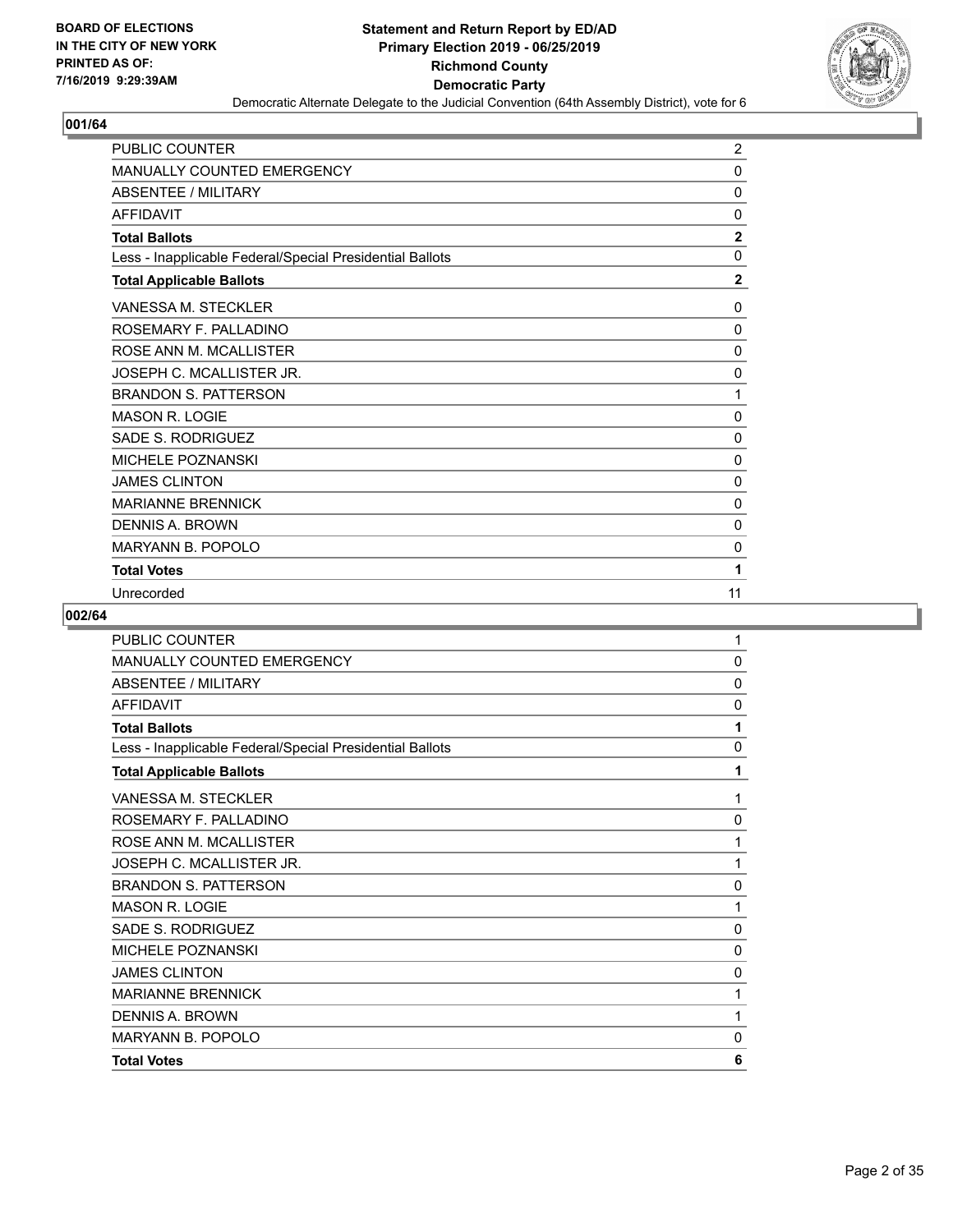

| <b>PUBLIC COUNTER</b>                                    | 5              |
|----------------------------------------------------------|----------------|
| <b>MANUALLY COUNTED EMERGENCY</b>                        | 0              |
| <b>ABSENTEE / MILITARY</b>                               | 1              |
| <b>AFFIDAVIT</b>                                         | 0              |
| <b>Total Ballots</b>                                     | 6              |
| Less - Inapplicable Federal/Special Presidential Ballots | 0              |
| <b>Total Applicable Ballots</b>                          | 6              |
| VANESSA M. STECKLER                                      | $\overline{2}$ |
| ROSEMARY F. PALLADINO                                    | 3              |
| ROSE ANN M. MCALLISTER                                   | 3              |
| JOSEPH C. MCALLISTER JR.                                 | 1              |
| <b>BRANDON S. PATTERSON</b>                              | $\mathbf 0$    |
| <b>MASON R. LOGIE</b>                                    | 0              |
| SADE S. RODRIGUEZ                                        | 1              |
| <b>MICHELE POZNANSKI</b>                                 | 1              |
| <b>JAMES CLINTON</b>                                     | 0              |
| <b>MARIANNE BRENNICK</b>                                 | $\overline{2}$ |
| <b>DENNIS A. BROWN</b>                                   | 1              |
| <b>MARYANN B. POPOLO</b>                                 | 3              |
| <b>Total Votes</b>                                       | 17             |
| Unrecorded                                               | 19             |

| PUBLIC COUNTER                                           | 0            |
|----------------------------------------------------------|--------------|
| <b>MANUALLY COUNTED EMERGENCY</b>                        | $\mathbf{0}$ |
| <b>ABSENTEE / MILITARY</b>                               | 1            |
| <b>AFFIDAVIT</b>                                         | 0            |
| <b>Total Ballots</b>                                     | 1            |
| Less - Inapplicable Federal/Special Presidential Ballots | 0            |
| <b>Total Applicable Ballots</b>                          | 1            |
| VANESSA M. STECKLER                                      | 1            |
| ROSEMARY F. PALLADINO                                    | 0            |
| ROSE ANN M. MCALLISTER                                   | 1            |
| JOSEPH C. MCALLISTER JR.                                 | 1            |
| <b>BRANDON S. PATTERSON</b>                              | 0            |
| <b>MASON R. LOGIE</b>                                    | 1            |
| SADE S. RODRIGUEZ                                        | 0            |
| <b>MICHELE POZNANSKI</b>                                 | 1            |
| <b>JAMES CLINTON</b>                                     | 0            |
| <b>MARIANNE BRENNICK</b>                                 | 1            |
| <b>DENNIS A. BROWN</b>                                   | 0            |
| <b>MARYANN B. POPOLO</b>                                 | 0            |
| <b>Total Votes</b>                                       | 6            |
|                                                          |              |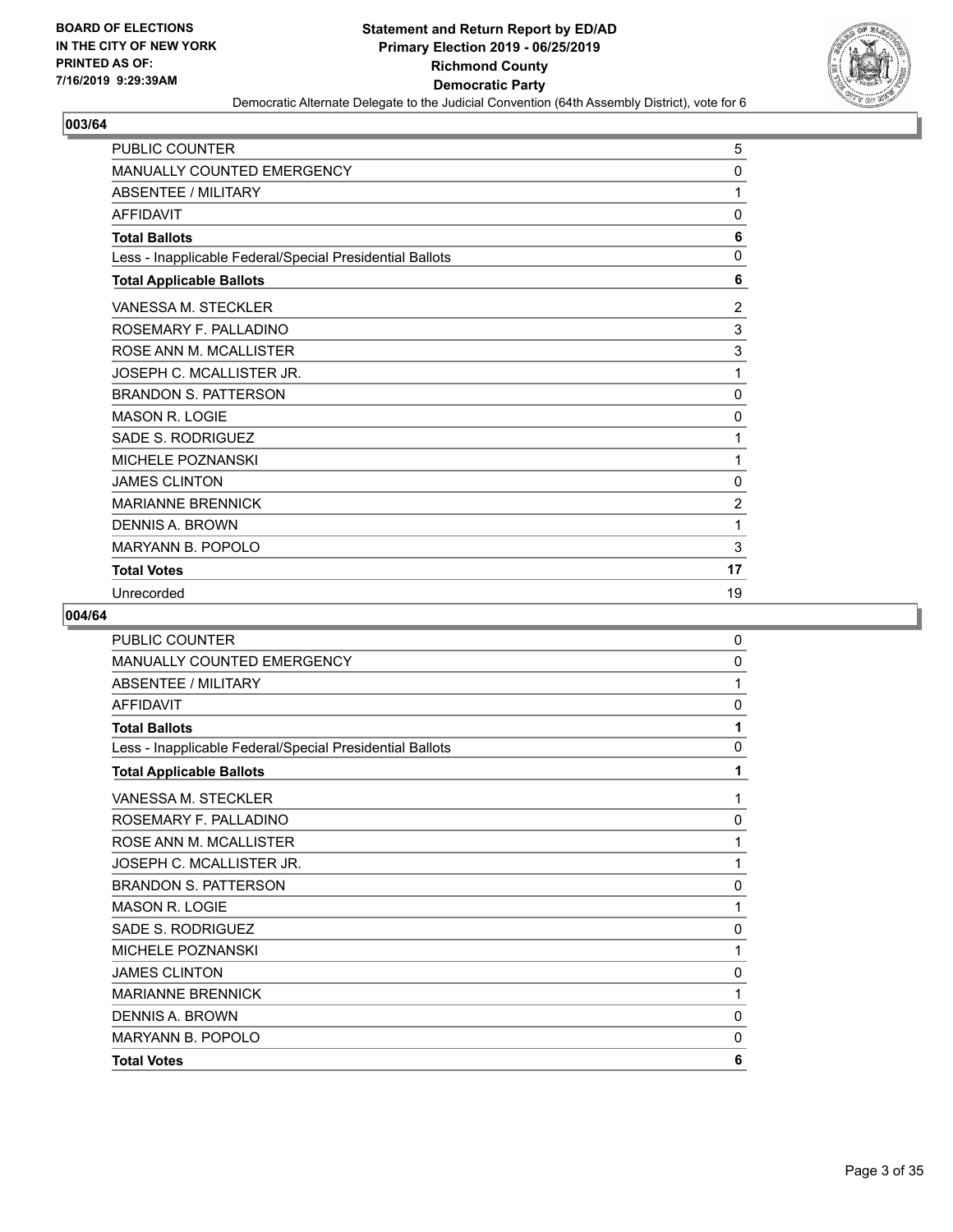

| PUBLIC COUNTER                                           | 10             |
|----------------------------------------------------------|----------------|
| MANUALLY COUNTED EMERGENCY                               | 0              |
| <b>ABSENTEE / MILITARY</b>                               | 1              |
| <b>AFFIDAVIT</b>                                         | $\Omega$       |
| <b>Total Ballots</b>                                     | 11             |
| Less - Inapplicable Federal/Special Presidential Ballots | $\Omega$       |
| <b>Total Applicable Ballots</b>                          | 11             |
| VANESSA M. STECKLER                                      | $\overline{2}$ |
| ROSEMARY F. PALLADINO                                    | 6              |
| ROSE ANN M. MCALLISTER                                   | 1              |
| JOSEPH C. MCALLISTER JR.                                 | 1              |
| <b>BRANDON S. PATTERSON</b>                              | 4              |
| <b>MASON R. LOGIE</b>                                    | 1              |
| SADE S. RODRIGUEZ                                        | 3              |
| <b>MICHELE POZNANSKI</b>                                 | 5              |
| <b>JAMES CLINTON</b>                                     | 5              |
| <b>MARIANNE BRENNICK</b>                                 | 3              |
| <b>DENNIS A. BROWN</b>                                   | 3              |
| <b>MARYANN B. POPOLO</b>                                 | 4              |
| <b>Total Votes</b>                                       | 38             |
| Unrecorded                                               | 28             |

| <b>PUBLIC COUNTER</b>                                    | 3              |
|----------------------------------------------------------|----------------|
| MANUALLY COUNTED EMERGENCY                               | $\Omega$       |
| <b>ABSENTEE / MILITARY</b>                               | $\mathbf{0}$   |
| <b>AFFIDAVIT</b>                                         | 0              |
| <b>Total Ballots</b>                                     | 3              |
| Less - Inapplicable Federal/Special Presidential Ballots | 0              |
| <b>Total Applicable Ballots</b>                          | 3              |
| <b>VANESSA M. STECKLER</b>                               | $\overline{2}$ |
| ROSEMARY F. PALLADINO                                    | 1              |
| ROSE ANN M. MCALLISTER                                   | $\overline{2}$ |
| JOSEPH C. MCALLISTER JR.                                 | 2              |
| <b>BRANDON S. PATTERSON</b>                              | 1              |
| <b>MASON R. LOGIE</b>                                    | 0              |
| SADE S. RODRIGUEZ                                        | 1              |
| <b>MICHELE POZNANSKI</b>                                 | $\overline{2}$ |
| <b>JAMES CLINTON</b>                                     | 3              |
| <b>MARIANNE BRENNICK</b>                                 | $\overline{2}$ |
| <b>DENNIS A. BROWN</b>                                   | $\overline{2}$ |
| <b>MARYANN B. POPOLO</b>                                 | $\mathbf{0}$   |
| <b>Total Votes</b>                                       | 18             |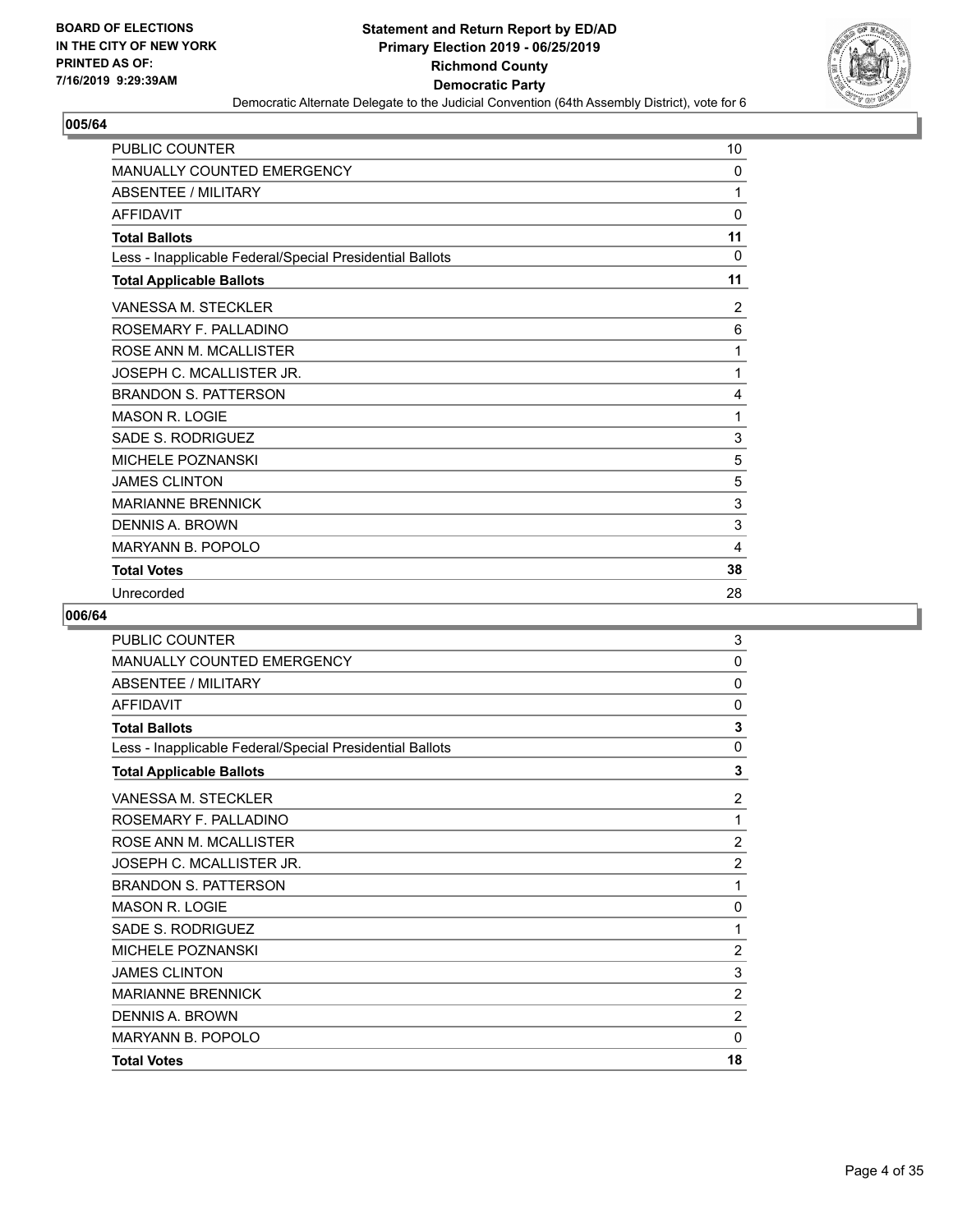

| PUBLIC COUNTER                                           | $\overline{7}$ |
|----------------------------------------------------------|----------------|
| MANUALLY COUNTED EMERGENCY                               | $\Omega$       |
| <b>ABSENTEE / MILITARY</b>                               | 1              |
| <b>AFFIDAVIT</b>                                         | $\mathbf{0}$   |
| <b>Total Ballots</b>                                     | 8              |
| Less - Inapplicable Federal/Special Presidential Ballots | $\mathbf{0}$   |
| <b>Total Applicable Ballots</b>                          | 8              |
| VANESSA M. STECKLER                                      | $\overline{2}$ |
| ROSEMARY F. PALLADINO                                    | 3              |
| ROSE ANN M. MCALLISTER                                   | 1              |
| JOSEPH C. MCALLISTER JR.                                 | 1              |
| <b>BRANDON S. PATTERSON</b>                              | 1              |
| <b>MASON R. LOGIE</b>                                    | $\overline{2}$ |
| SADE S. RODRIGUEZ                                        | 5              |
| <b>MICHELE POZNANSKI</b>                                 | 5              |
| <b>JAMES CLINTON</b>                                     | 5              |
| <b>MARIANNE BRENNICK</b>                                 | 4              |
| <b>DENNIS A. BROWN</b>                                   | 5              |
| <b>MARYANN B. POPOLO</b>                                 | 4              |
| <b>Total Votes</b>                                       | 38             |
| Unrecorded                                               | 10             |

| PUBLIC COUNTER                                           | $\overline{2}$ |
|----------------------------------------------------------|----------------|
| <b>MANUALLY COUNTED EMERGENCY</b>                        | $\mathbf{0}$   |
| <b>ABSENTEE / MILITARY</b>                               | 0              |
| <b>AFFIDAVIT</b>                                         | $\mathbf{0}$   |
| <b>Total Ballots</b>                                     | $\overline{2}$ |
| Less - Inapplicable Federal/Special Presidential Ballots | $\mathbf{0}$   |
| <b>Total Applicable Ballots</b>                          | $\overline{2}$ |
| VANESSA M. STECKLER                                      | 0              |
| ROSEMARY F. PALLADINO                                    | 1              |
| ROSE ANN M. MCALLISTER                                   | 1              |
| JOSEPH C. MCALLISTER JR.                                 | 1              |
| <b>BRANDON S. PATTERSON</b>                              | $\mathbf{0}$   |
| <b>MASON R. LOGIE</b>                                    | 0              |
| SADE S. RODRIGUEZ                                        | 1              |
| <b>MICHELE POZNANSKI</b>                                 | $\overline{2}$ |
| <b>JAMES CLINTON</b>                                     | 1              |
| <b>MARIANNE BRENNICK</b>                                 | 1              |
| <b>DENNIS A. BROWN</b>                                   | 1              |
| <b>MARYANN B. POPOLO</b>                                 | 1              |
| <b>Total Votes</b>                                       | 10             |
| Unrecorded                                               | $\overline{2}$ |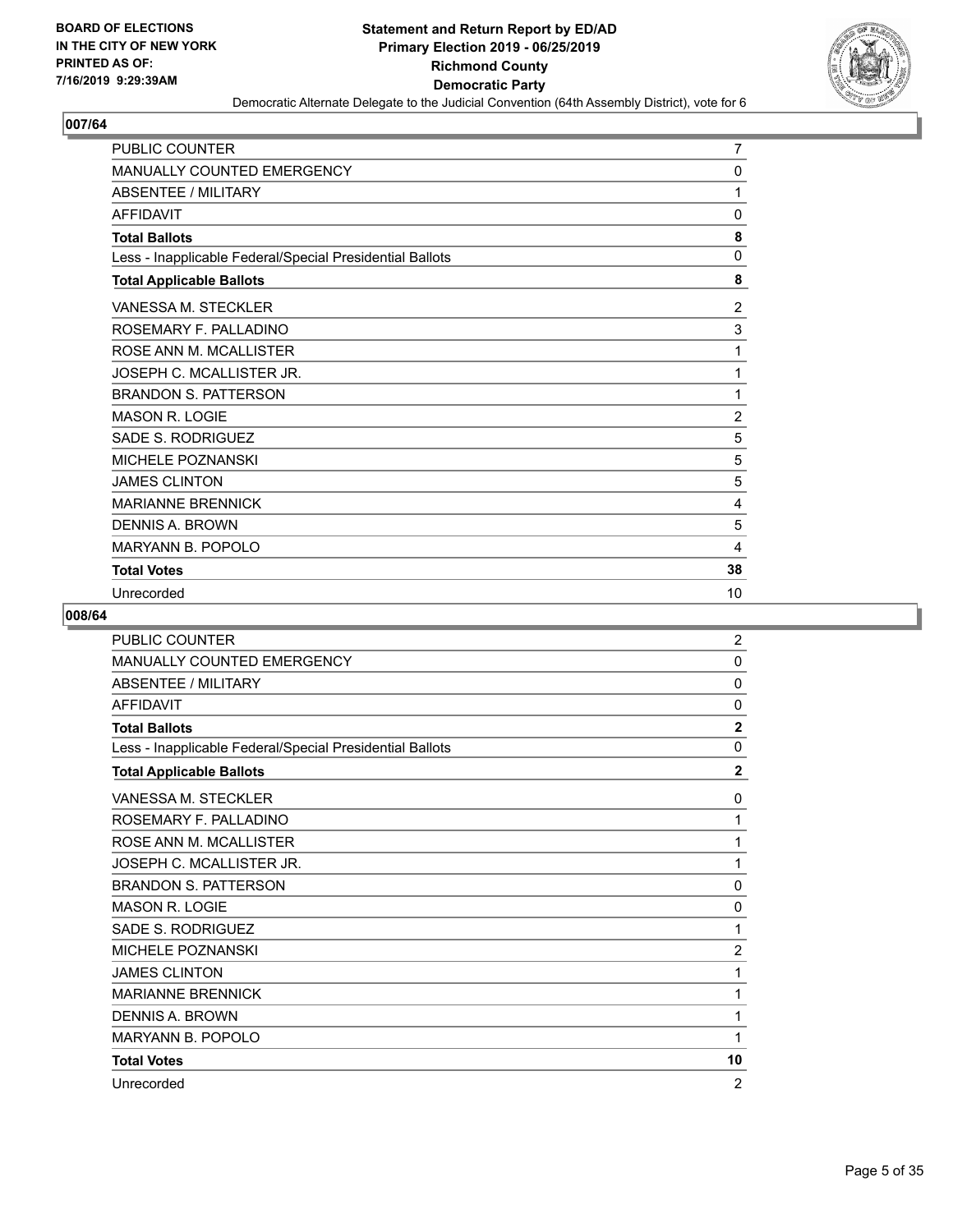

| PUBLIC COUNTER                                           | 1              |
|----------------------------------------------------------|----------------|
| MANUALLY COUNTED EMERGENCY                               | $\Omega$       |
| <b>ABSENTEE / MILITARY</b>                               | $\mathbf{0}$   |
| <b>AFFIDAVIT</b>                                         | 0              |
| <b>Total Ballots</b>                                     | 1              |
| Less - Inapplicable Federal/Special Presidential Ballots | $\mathbf{0}$   |
| <b>Total Applicable Ballots</b>                          | 1              |
| VANESSA M. STECKLER                                      | 0              |
| ROSEMARY F. PALLADINO                                    | 1              |
| ROSE ANN M. MCALLISTER                                   | 0              |
| JOSEPH C. MCALLISTER JR.                                 | 1              |
| <b>BRANDON S. PATTERSON</b>                              | 0              |
| <b>MASON R. LOGIE</b>                                    | 0              |
| <b>SADE S. RODRIGUEZ</b>                                 | 1              |
| <b>MICHELE POZNANSKI</b>                                 | 0              |
| <b>JAMES CLINTON</b>                                     | 0              |
| <b>MARIANNE BRENNICK</b>                                 | 0              |
| <b>DENNIS A. BROWN</b>                                   | 1              |
| <b>MARYANN B. POPOLO</b>                                 | 0              |
| <b>Total Votes</b>                                       | 4              |
| Unrecorded                                               | $\overline{2}$ |

| PUBLIC COUNTER                                           | 7              |
|----------------------------------------------------------|----------------|
| <b>MANUALLY COUNTED EMERGENCY</b>                        | $\mathbf{0}$   |
| <b>ABSENTEE / MILITARY</b>                               | 0              |
| <b>AFFIDAVIT</b>                                         | 0              |
| <b>Total Ballots</b>                                     | $\overline{7}$ |
| Less - Inapplicable Federal/Special Presidential Ballots | $\mathbf{0}$   |
| <b>Total Applicable Ballots</b>                          | 7              |
| VANESSA M. STECKLER                                      | 1              |
| ROSEMARY F. PALLADINO                                    | 3              |
| ROSE ANN M. MCALLISTER                                   | 3              |
| JOSEPH C. MCALLISTER JR.                                 | 3              |
| <b>BRANDON S. PATTERSON</b>                              | $\overline{2}$ |
| <b>MASON R. LOGIE</b>                                    | $\Omega$       |
| SADE S. RODRIGUEZ                                        | $\overline{2}$ |
| <b>MICHELE POZNANSKI</b>                                 | 3              |
| <b>JAMES CLINTON</b>                                     | 1              |
| <b>MARIANNE BRENNICK</b>                                 | 1              |
| <b>DENNIS A. BROWN</b>                                   | $\overline{2}$ |
| <b>MARYANN B. POPOLO</b>                                 | 3              |
| <b>Total Votes</b>                                       | 24             |
| Unrecorded                                               | 18             |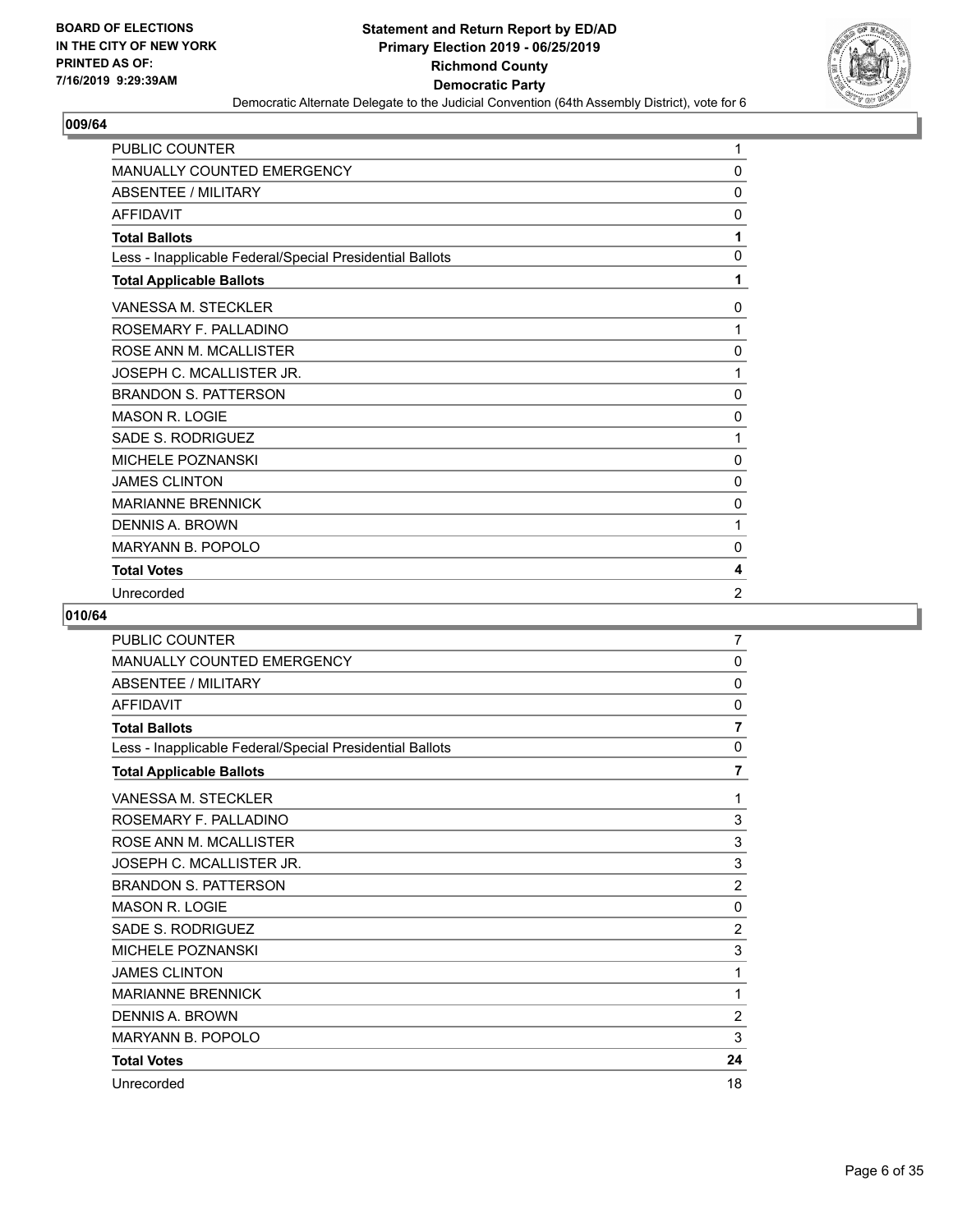

| <b>PUBLIC COUNTER</b>                                    | 0            |
|----------------------------------------------------------|--------------|
| <b>MANUALLY COUNTED EMERGENCY</b>                        | 0            |
| <b>ABSENTEE / MILITARY</b>                               | 0            |
| <b>AFFIDAVIT</b>                                         | 0            |
| <b>Total Ballots</b>                                     | 0            |
| Less - Inapplicable Federal/Special Presidential Ballots | $\mathbf 0$  |
| <b>Total Applicable Ballots</b>                          | $\mathbf{0}$ |
| VANESSA M. STECKLER                                      | $\mathbf{0}$ |
| ROSEMARY F. PALLADINO                                    | 0            |
| ROSE ANN M. MCALLISTER                                   | 0            |
| JOSEPH C. MCALLISTER JR.                                 | 0            |
| <b>BRANDON S. PATTERSON</b>                              | 0            |
| MASON R. LOGIE                                           | 0            |
| SADE S. RODRIGUEZ                                        | $\mathbf 0$  |
| <b>MICHELE POZNANSKI</b>                                 | 0            |
| <b>JAMES CLINTON</b>                                     | 0            |
| <b>MARIANNE BRENNICK</b>                                 | $\mathbf{0}$ |
| DENNIS A. BROWN                                          | 0            |
| <b>MARYANN B. POPOLO</b>                                 | 0            |
| <b>Total Votes</b>                                       | 0            |

| PUBLIC COUNTER                                           | $\overline{c}$ |
|----------------------------------------------------------|----------------|
| MANUALLY COUNTED EMERGENCY                               | $\mathbf{0}$   |
| <b>ABSENTEE / MILITARY</b>                               | 1              |
| <b>AFFIDAVIT</b>                                         | 0              |
| <b>Total Ballots</b>                                     | 3              |
| Less - Inapplicable Federal/Special Presidential Ballots | $\mathbf{0}$   |
| <b>Total Applicable Ballots</b>                          | 3              |
| <b>VANESSA M. STECKLER</b>                               | $\overline{2}$ |
| ROSEMARY F. PALLADINO                                    | 0              |
| ROSE ANN M. MCALLISTER                                   | 1              |
| JOSEPH C. MCALLISTER JR.                                 | 1              |
| <b>BRANDON S. PATTERSON</b>                              | 1              |
| <b>MASON R. LOGIE</b>                                    | 0              |
| SADE S. RODRIGUEZ                                        | 1              |
| MICHELE POZNANSKI                                        | 0              |
| <b>JAMES CLINTON</b>                                     | $\overline{2}$ |
| <b>MARIANNE BRENNICK</b>                                 | $\overline{2}$ |
| <b>DENNIS A. BROWN</b>                                   | 0              |
| <b>MARYANN B. POPOLO</b>                                 | 1              |
| <b>Total Votes</b>                                       | 11             |
| Unrecorded                                               | 7              |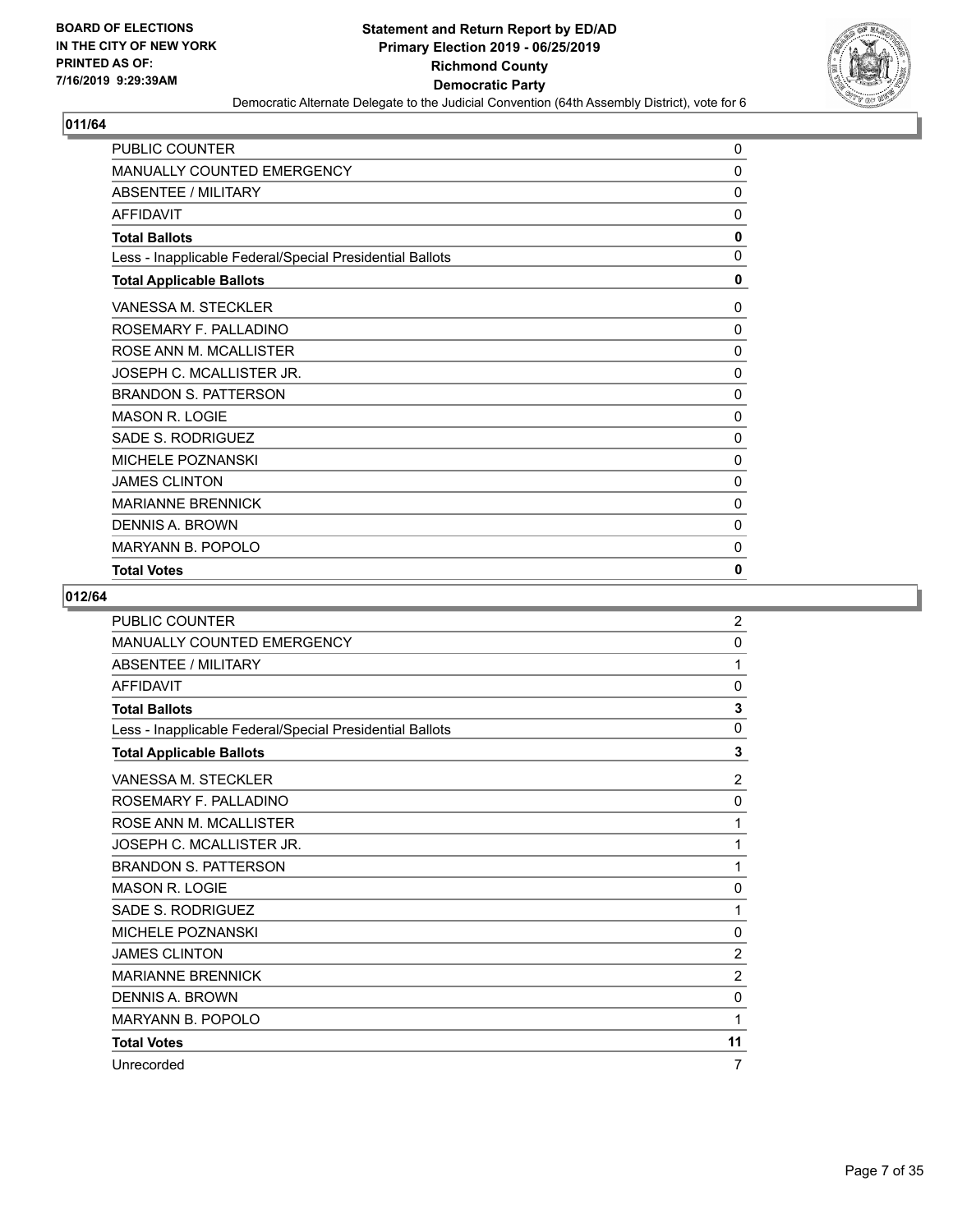

| PUBLIC COUNTER                                           | 1              |
|----------------------------------------------------------|----------------|
| <b>MANUALLY COUNTED EMERGENCY</b>                        | $\mathbf{0}$   |
| <b>ABSENTEE / MILITARY</b>                               | $\overline{2}$ |
| <b>AFFIDAVIT</b>                                         | 0              |
| <b>Total Ballots</b>                                     | 3              |
| Less - Inapplicable Federal/Special Presidential Ballots | 0              |
| <b>Total Applicable Ballots</b>                          | 3              |
| <b>VANESSA M. STECKLER</b>                               | $\Omega$       |
| ROSEMARY F. PALLADINO                                    | 1              |
| ROSE ANN M. MCALLISTER                                   | 1              |
| JOSEPH C. MCALLISTER JR.                                 | 1              |
| <b>BRANDON S. PATTERSON</b>                              | 0              |
| <b>MASON R. LOGIE</b>                                    | $\mathbf{0}$   |
| SADE S. RODRIGUEZ                                        | 0              |
| <b>MICHELE POZNANSKI</b>                                 | 1              |
| <b>JAMES CLINTON</b>                                     | 0              |
| <b>MARIANNE BRENNICK</b>                                 | 1              |
| <b>DENNIS A. BROWN</b>                                   | 1              |
| <b>MARYANN B. POPOLO</b>                                 | 1              |
| <b>Total Votes</b>                                       | $\overline{7}$ |
| Unrecorded                                               | 11             |

| PUBLIC COUNTER                                           | 6              |
|----------------------------------------------------------|----------------|
| <b>MANUALLY COUNTED EMERGENCY</b>                        | $\mathbf{0}$   |
| <b>ABSENTEE / MILITARY</b>                               | 0              |
| <b>AFFIDAVIT</b>                                         | $\mathbf{0}$   |
| <b>Total Ballots</b>                                     | 6              |
| Less - Inapplicable Federal/Special Presidential Ballots | $\mathbf{0}$   |
| <b>Total Applicable Ballots</b>                          | 6              |
| VANESSA M. STECKLER                                      | 1              |
| ROSEMARY F. PALLADINO                                    | $\overline{2}$ |
| ROSE ANN M. MCALLISTER                                   | 3              |
| JOSEPH C. MCALLISTER JR.                                 | 5              |
| <b>BRANDON S. PATTERSON</b>                              | $\overline{2}$ |
| <b>MASON R. LOGIE</b>                                    | 0              |
| SADE S. RODRIGUEZ                                        | 3              |
| <b>MICHELE POZNANSKI</b>                                 | $\overline{2}$ |
| <b>JAMES CLINTON</b>                                     | 3              |
| <b>MARIANNE BRENNICK</b>                                 | $\overline{2}$ |
| <b>DENNIS A. BROWN</b>                                   | 4              |
| <b>MARYANN B. POPOLO</b>                                 | 3              |
| <b>Total Votes</b>                                       | 30             |
| Unrecorded                                               | 6              |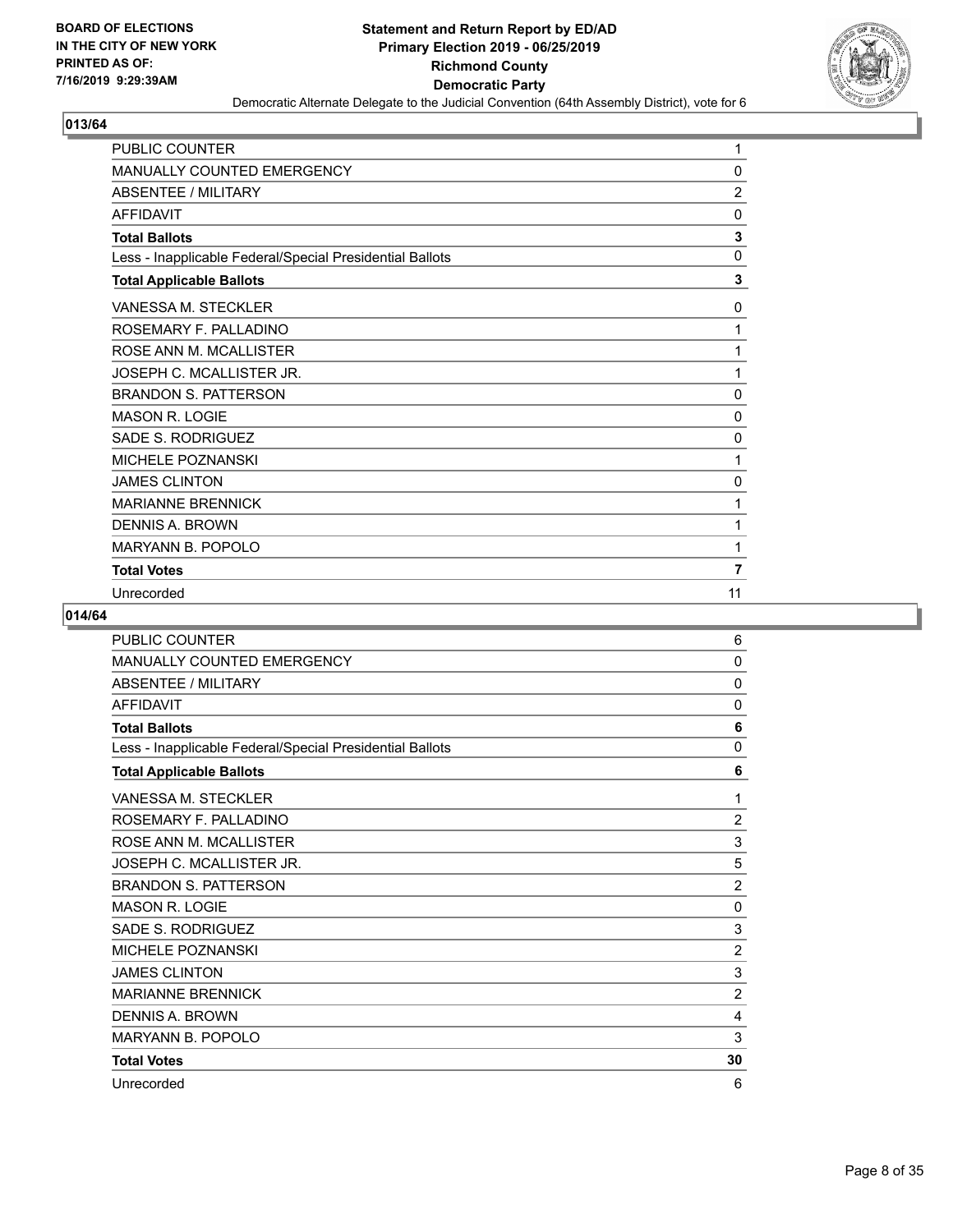

| <b>PUBLIC COUNTER</b>                                    | 6              |
|----------------------------------------------------------|----------------|
| <b>MANUALLY COUNTED EMERGENCY</b>                        | 0              |
| <b>ABSENTEE / MILITARY</b>                               | 3              |
| <b>AFFIDAVIT</b>                                         | 0              |
| <b>Total Ballots</b>                                     | 9              |
| Less - Inapplicable Federal/Special Presidential Ballots | 0              |
| <b>Total Applicable Ballots</b>                          | 9              |
| VANESSA M. STECKLER                                      | $\overline{2}$ |
| ROSEMARY F. PALLADINO                                    | 4              |
| ROSE ANN M. MCALLISTER                                   | 6              |
| JOSEPH C. MCALLISTER JR.                                 | 5              |
| <b>BRANDON S. PATTERSON</b>                              | 1              |
| <b>MASON R. LOGIE</b>                                    | 1              |
| SADE S. RODRIGUEZ                                        | 1              |
| <b>MICHELE POZNANSKI</b>                                 | 0              |
| <b>JAMES CLINTON</b>                                     | 4              |
| <b>MARIANNE BRENNICK</b>                                 | $\overline{2}$ |
| <b>DENNIS A. BROWN</b>                                   | $\overline{2}$ |
| <b>MARYANN B. POPOLO</b>                                 | 4              |
| <b>Total Votes</b>                                       | 32             |
| Unrecorded                                               | 22             |

| PUBLIC COUNTER                                           | 1              |
|----------------------------------------------------------|----------------|
| <b>MANUALLY COUNTED EMERGENCY</b>                        | $\mathbf{0}$   |
| <b>ABSENTEE / MILITARY</b>                               | $\overline{2}$ |
| <b>AFFIDAVIT</b>                                         | $\mathbf{0}$   |
| <b>Total Ballots</b>                                     | 3              |
| Less - Inapplicable Federal/Special Presidential Ballots | $\mathbf{0}$   |
| <b>Total Applicable Ballots</b>                          | 3              |
| VANESSA M. STECKLER                                      | 2              |
| ROSEMARY F. PALLADINO                                    | $\overline{2}$ |
| ROSE ANN M. MCALLISTER                                   | 1              |
| JOSEPH C. MCALLISTER JR.                                 | $\overline{2}$ |
| <b>BRANDON S. PATTERSON</b>                              | 1              |
| <b>MASON R. LOGIE</b>                                    | 1              |
| SADE S. RODRIGUEZ                                        | $\mathbf{0}$   |
| <b>MICHELE POZNANSKI</b>                                 | 1              |
| <b>JAMES CLINTON</b>                                     | $\mathbf{0}$   |
| <b>MARIANNE BRENNICK</b>                                 | 1              |
| <b>DENNIS A. BROWN</b>                                   | $\mathbf{0}$   |
| <b>MARYANN B. POPOLO</b>                                 | 1              |
| <b>Total Votes</b>                                       | 12             |
| Unrecorded                                               | 6              |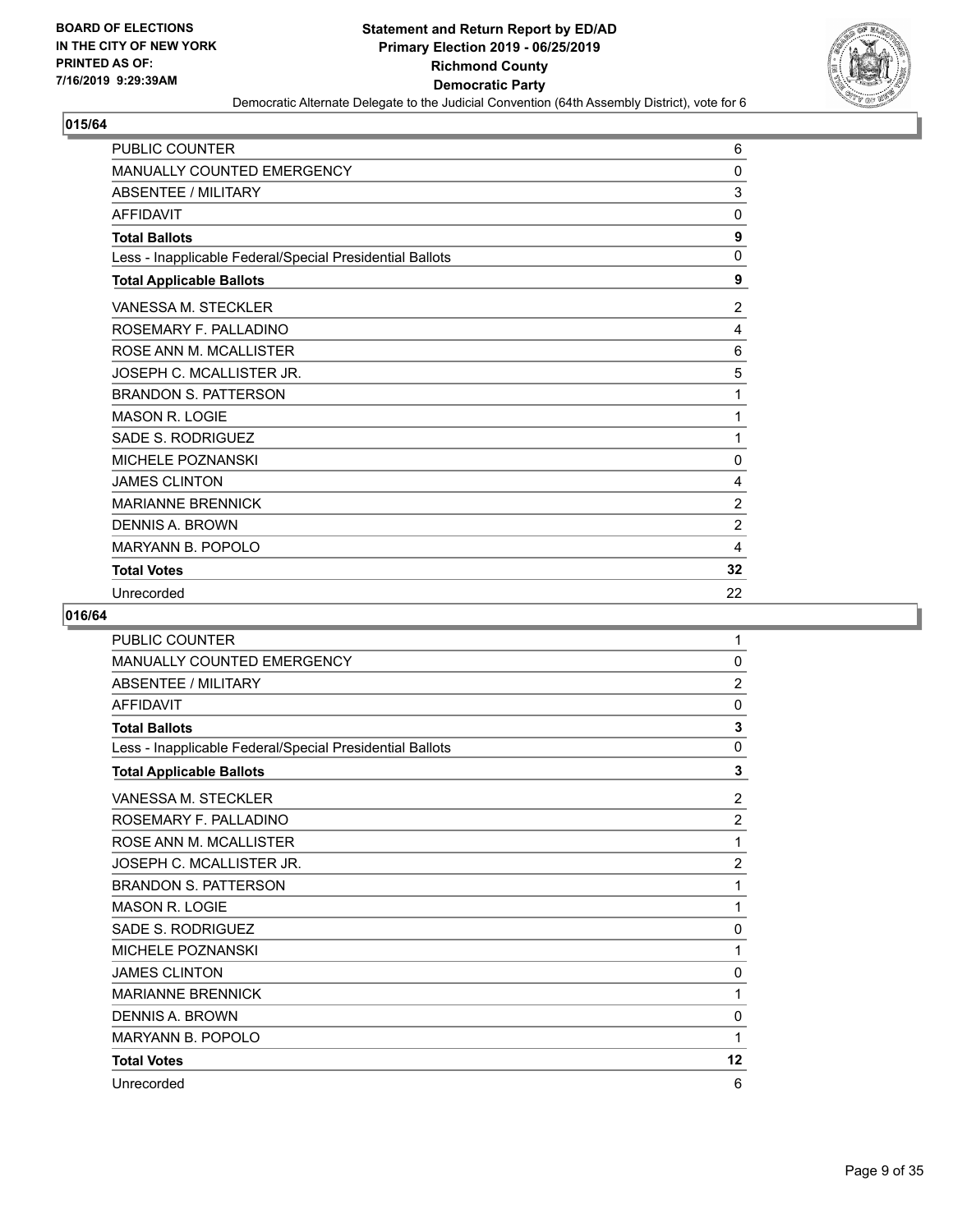

| <b>PUBLIC COUNTER</b>                                    | $\overline{2}$ |
|----------------------------------------------------------|----------------|
| <b>MANUALLY COUNTED EMERGENCY</b>                        | 0              |
| <b>ABSENTEE / MILITARY</b>                               | $\overline{2}$ |
| <b>AFFIDAVIT</b>                                         | $\mathbf{0}$   |
| <b>Total Ballots</b>                                     | 4              |
| Less - Inapplicable Federal/Special Presidential Ballots | $\mathbf{0}$   |
| <b>Total Applicable Ballots</b>                          | 4              |
| VANESSA M. STECKLER                                      | 1              |
| ROSEMARY F. PALLADINO                                    | 4              |
| ROSE ANN M. MCALLISTER                                   | 3              |
| JOSEPH C. MCALLISTER JR.                                 | 1              |
| <b>BRANDON S. PATTERSON</b>                              | 4              |
| MASON R. LOGIE                                           | 0              |
| SADE S. RODRIGUEZ                                        | $\overline{2}$ |
| <b>MICHELE POZNANSKI</b>                                 | 1              |
| <b>JAMES CLINTON</b>                                     | 3              |
| <b>MARIANNE BRENNICK</b>                                 | 1              |
| DENNIS A. BROWN                                          | 3              |
| <b>MARYANN B. POPOLO</b>                                 | 1              |
| <b>Total Votes</b>                                       | 24             |

| <b>PUBLIC COUNTER</b>                                    | 4              |
|----------------------------------------------------------|----------------|
| MANUALLY COUNTED EMERGENCY                               | $\Omega$       |
| <b>ABSENTEE / MILITARY</b>                               | 6              |
| <b>AFFIDAVIT</b>                                         | 0              |
| <b>Total Ballots</b>                                     | 10             |
| Less - Inapplicable Federal/Special Presidential Ballots | $\Omega$       |
| <b>Total Applicable Ballots</b>                          | 10             |
| VANESSA M. STECKLER                                      | 4              |
| ROSEMARY F. PALLADINO                                    | 2              |
| ROSE ANN M. MCALLISTER                                   | 3              |
| JOSEPH C. MCALLISTER JR.                                 | $\overline{c}$ |
| <b>BRANDON S. PATTERSON</b>                              | 0              |
| <b>MASON R. LOGIE</b>                                    | 0              |
| SADE S. RODRIGUEZ                                        | 6              |
| <b>MICHELE POZNANSKI</b>                                 | 8              |
| <b>JAMES CLINTON</b>                                     | 6              |
| <b>MARIANNE BRENNICK</b>                                 | 5              |
| <b>DENNIS A. BROWN</b>                                   | 5              |
| <b>MARYANN B. POPOLO</b>                                 | 8              |
| <b>Total Votes</b>                                       | 49             |
| Unrecorded                                               | 11             |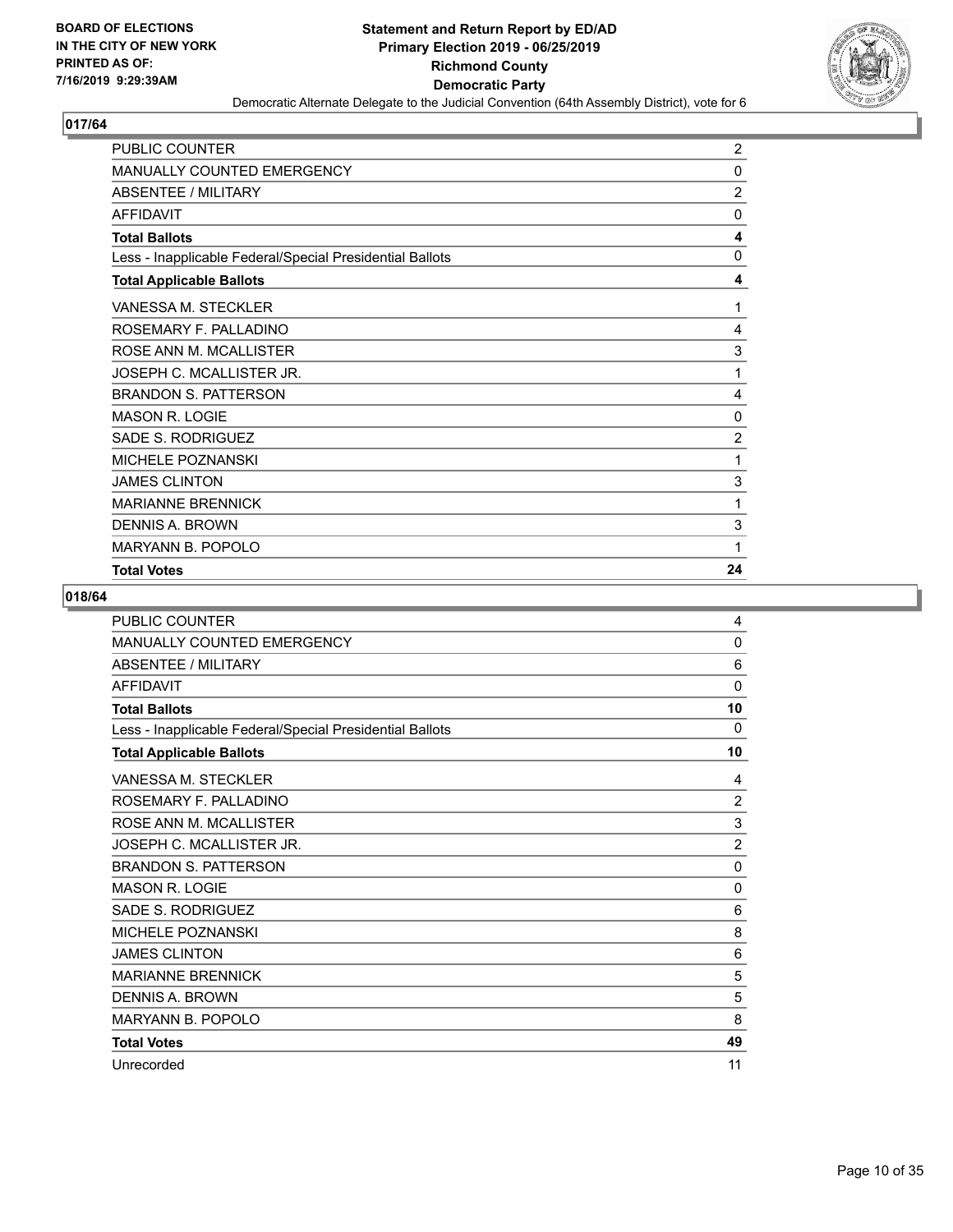

| <b>PUBLIC COUNTER</b>                                    | 14             |
|----------------------------------------------------------|----------------|
| MANUALLY COUNTED EMERGENCY                               | 0              |
| <b>ABSENTEE / MILITARY</b>                               | 14             |
| <b>AFFIDAVIT</b>                                         | 0              |
| <b>Total Ballots</b>                                     | 28             |
| Less - Inapplicable Federal/Special Presidential Ballots | 0              |
| <b>Total Applicable Ballots</b>                          | 28             |
| <b>VANESSA M. STECKLER</b>                               | 11             |
| ROSEMARY F. PALLADINO                                    | 13             |
| ROSE ANN M. MCALLISTER                                   | $\overline{7}$ |
| JOSEPH C. MCALLISTER JR.                                 | 4              |
| <b>BRANDON S. PATTERSON</b>                              | 12             |
| <b>MASON R. LOGIE</b>                                    | 6              |
| SADE S. RODRIGUEZ                                        | 14             |
| <b>MICHELE POZNANSKI</b>                                 | 8              |
| <b>JAMES CLINTON</b>                                     | 10             |
| <b>MARIANNE BRENNICK</b>                                 | $\overline{7}$ |
| DENNIS A. BROWN                                          | 14             |
| MARYANN B. POPOLO                                        | 10             |
| <b>Total Votes</b>                                       | 116            |
| Unrecorded                                               | 52             |

| <b>PUBLIC COUNTER</b>                                    | 3              |
|----------------------------------------------------------|----------------|
| <b>MANUALLY COUNTED EMERGENCY</b>                        | $\mathbf{0}$   |
| <b>ABSENTEE / MILITARY</b>                               | 3              |
| <b>AFFIDAVIT</b>                                         | 0              |
| <b>Total Ballots</b>                                     | 6              |
| Less - Inapplicable Federal/Special Presidential Ballots | $\mathbf{0}$   |
| <b>Total Applicable Ballots</b>                          | 6              |
| <b>VANESSA M. STECKLER</b>                               | $\overline{2}$ |
| ROSEMARY F. PALLADINO                                    | 4              |
| ROSE ANN M. MCALLISTER                                   | 1              |
| JOSEPH C. MCALLISTER JR.                                 | 3              |
| <b>BRANDON S. PATTERSON</b>                              | 1              |
| <b>MASON R. LOGIE</b>                                    | 0              |
| <b>SADE S. RODRIGUEZ</b>                                 | 1              |
| MICHELE POZNANSKI                                        | 4              |
| <b>JAMES CLINTON</b>                                     | 3              |
| <b>MARIANNE BRENNICK</b>                                 | 1              |
| <b>DENNIS A. BROWN</b>                                   | 1              |
| <b>MARYANN B. POPOLO</b>                                 | $\overline{2}$ |
| ANGIE HERNANDEZ (WRITE-IN)                               | 1              |
| <b>Total Votes</b>                                       | 24             |
| Unrecorded                                               | 12             |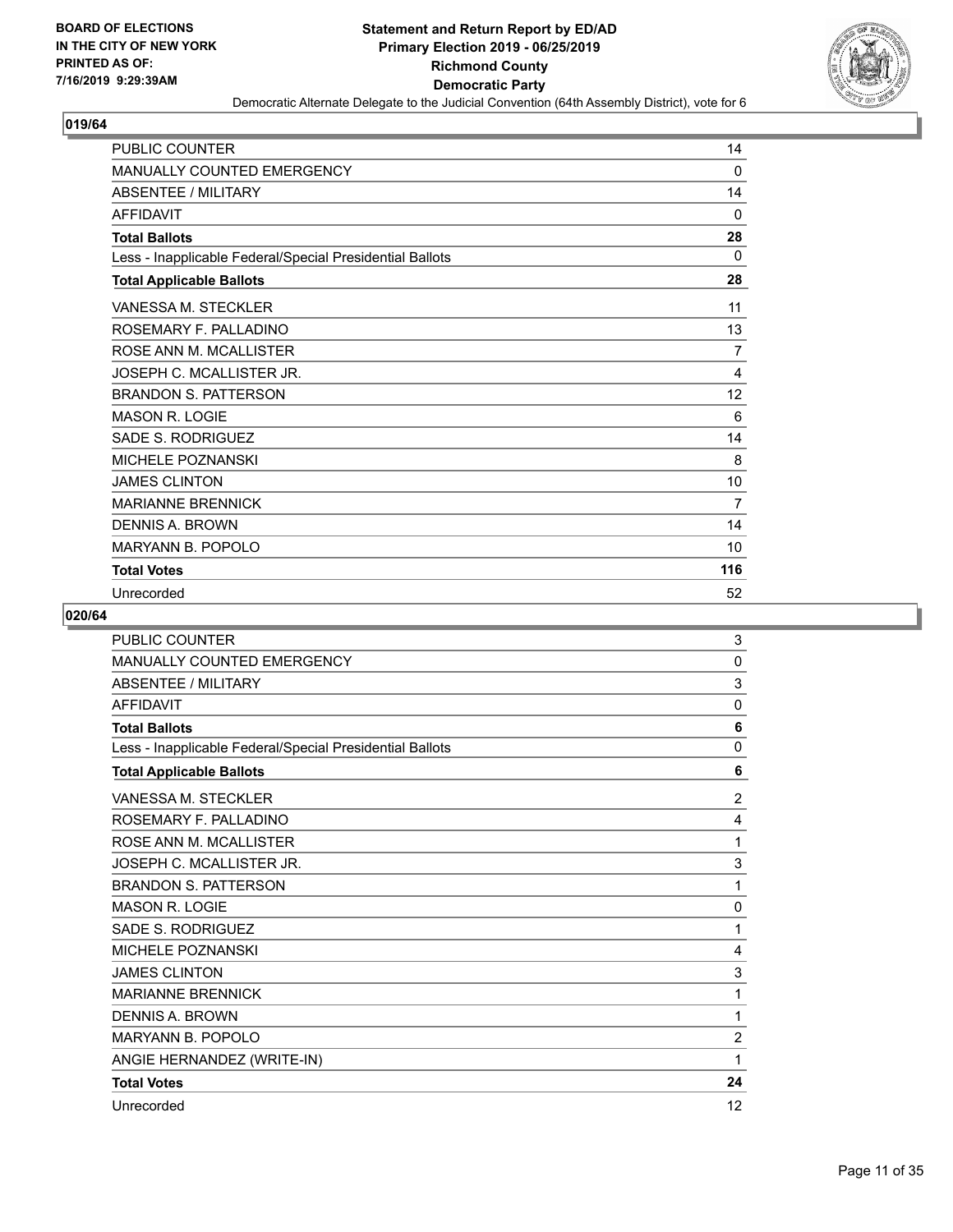

| <b>PUBLIC COUNTER</b>                                    | 3              |
|----------------------------------------------------------|----------------|
| MANUALLY COUNTED EMERGENCY                               | 0              |
| <b>ABSENTEE / MILITARY</b>                               | $\overline{2}$ |
| <b>AFFIDAVIT</b>                                         | 0              |
| <b>Total Ballots</b>                                     | 5              |
| Less - Inapplicable Federal/Special Presidential Ballots | $\mathbf{0}$   |
| <b>Total Applicable Ballots</b>                          | 5              |
| <b>VANESSA M. STECKLER</b>                               | 1              |
| ROSEMARY F. PALLADINO                                    | 1              |
| ROSE ANN M. MCALLISTER                                   | 1              |
| JOSEPH C. MCALLISTER JR.                                 | $\overline{2}$ |
| <b>BRANDON S. PATTERSON</b>                              | 3              |
| <b>MASON R. LOGIE</b>                                    | 0              |
| SADE S. RODRIGUEZ                                        | 1              |
| <b>MICHELE POZNANSKI</b>                                 | 0              |
| <b>JAMES CLINTON</b>                                     | $\overline{c}$ |
| <b>MARIANNE BRENNICK</b>                                 | 1              |
| DENNIS A. BROWN                                          | 0              |
| MARYANN B. POPOLO                                        | 2              |
| <b>Total Votes</b>                                       | 14             |
| Unrecorded                                               | 16             |

| PUBLIC COUNTER                                           | 3              |
|----------------------------------------------------------|----------------|
| <b>MANUALLY COUNTED EMERGENCY</b>                        | $\mathbf{0}$   |
| <b>ABSENTEE / MILITARY</b>                               | 9              |
| <b>AFFIDAVIT</b>                                         | $\mathbf{0}$   |
| <b>Total Ballots</b>                                     | 12             |
| Less - Inapplicable Federal/Special Presidential Ballots | 0              |
| <b>Total Applicable Ballots</b>                          | 12             |
| VANESSA M. STECKLER                                      | 3              |
| ROSEMARY F. PALLADINO                                    | 7              |
| ROSE ANN M. MCALLISTER                                   | 6              |
| JOSEPH C. MCALLISTER JR.                                 | $\overline{7}$ |
| <b>BRANDON S. PATTERSON</b>                              | 5              |
| <b>MASON R. LOGIE</b>                                    | 3              |
| SADE S. RODRIGUEZ                                        | $\overline{2}$ |
| <b>MICHELE POZNANSKI</b>                                 | 6              |
| <b>JAMES CLINTON</b>                                     | 4              |
| <b>MARIANNE BRENNICK</b>                                 | 1              |
| <b>DENNIS A. BROWN</b>                                   | $\overline{2}$ |
| <b>MARYANN B. POPOLO</b>                                 | 6              |
| <b>Total Votes</b>                                       | 52             |
| Unrecorded                                               | 20             |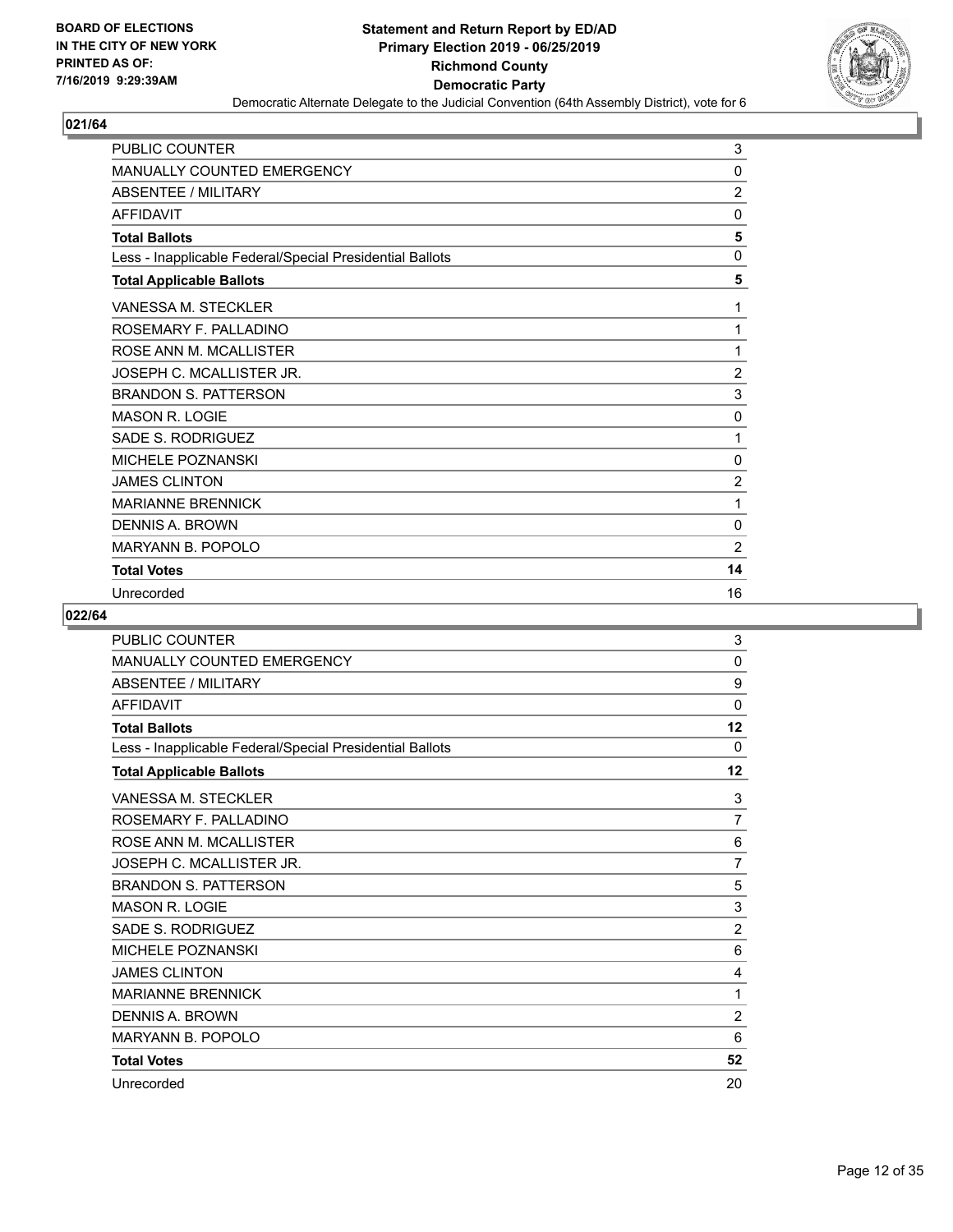

| <b>PUBLIC COUNTER</b>                                    | 5              |
|----------------------------------------------------------|----------------|
| <b>MANUALLY COUNTED EMERGENCY</b>                        | 0              |
| <b>ABSENTEE / MILITARY</b>                               | 0              |
| <b>AFFIDAVIT</b>                                         | 0              |
| <b>Total Ballots</b>                                     | 5              |
| Less - Inapplicable Federal/Special Presidential Ballots | 0              |
| <b>Total Applicable Ballots</b>                          | 5              |
| VANESSA M. STECKLER                                      | $\overline{2}$ |
| ROSEMARY F. PALLADINO                                    | 4              |
| ROSE ANN M. MCALLISTER                                   | $\overline{2}$ |
| JOSEPH C. MCALLISTER JR.                                 | 3              |
| <b>BRANDON S. PATTERSON</b>                              | $\overline{2}$ |
| <b>MASON R. LOGIE</b>                                    | 1              |
| SADE S. RODRIGUEZ                                        | $\overline{c}$ |
| MICHELE POZNANSKI                                        | $\overline{c}$ |
| <b>JAMES CLINTON</b>                                     | 1              |
| <b>MARIANNE BRENNICK</b>                                 | 1              |
| <b>DENNIS A. BROWN</b>                                   | 1              |
| <b>MARYANN B. POPOLO</b>                                 | 1              |
| <b>Total Votes</b>                                       | 22             |
| Unrecorded                                               | 8              |

| PUBLIC COUNTER                                           | $\mathbf{1}$ |
|----------------------------------------------------------|--------------|
| MANUALLY COUNTED EMERGENCY                               | $\mathbf 0$  |
| <b>ABSENTEE / MILITARY</b>                               | $\mathbf{0}$ |
| <b>AFFIDAVIT</b>                                         | 0            |
| <b>Total Ballots</b>                                     | 1            |
| Less - Inapplicable Federal/Special Presidential Ballots | $\mathbf 0$  |
| <b>Total Applicable Ballots</b>                          | 1            |
| VANESSA M. STECKLER                                      | 1            |
| ROSEMARY F. PALLADINO                                    | 1            |
| ROSE ANN M. MCALLISTER                                   | 1            |
| JOSEPH C. MCALLISTER JR.                                 | $\mathbf{0}$ |
| <b>BRANDON S. PATTERSON</b>                              | 0            |
| <b>MASON R. LOGIE</b>                                    | 0            |
| SADE S. RODRIGUEZ                                        | 1            |
| MICHELE POZNANSKI                                        | $\mathbf 0$  |
| <b>JAMES CLINTON</b>                                     | 1            |
| <b>MARIANNE BRENNICK</b>                                 | 0            |
| <b>DENNIS A. BROWN</b>                                   | 1            |
| MARYANN B. POPOLO                                        | 0            |
| <b>Total Votes</b>                                       | 6            |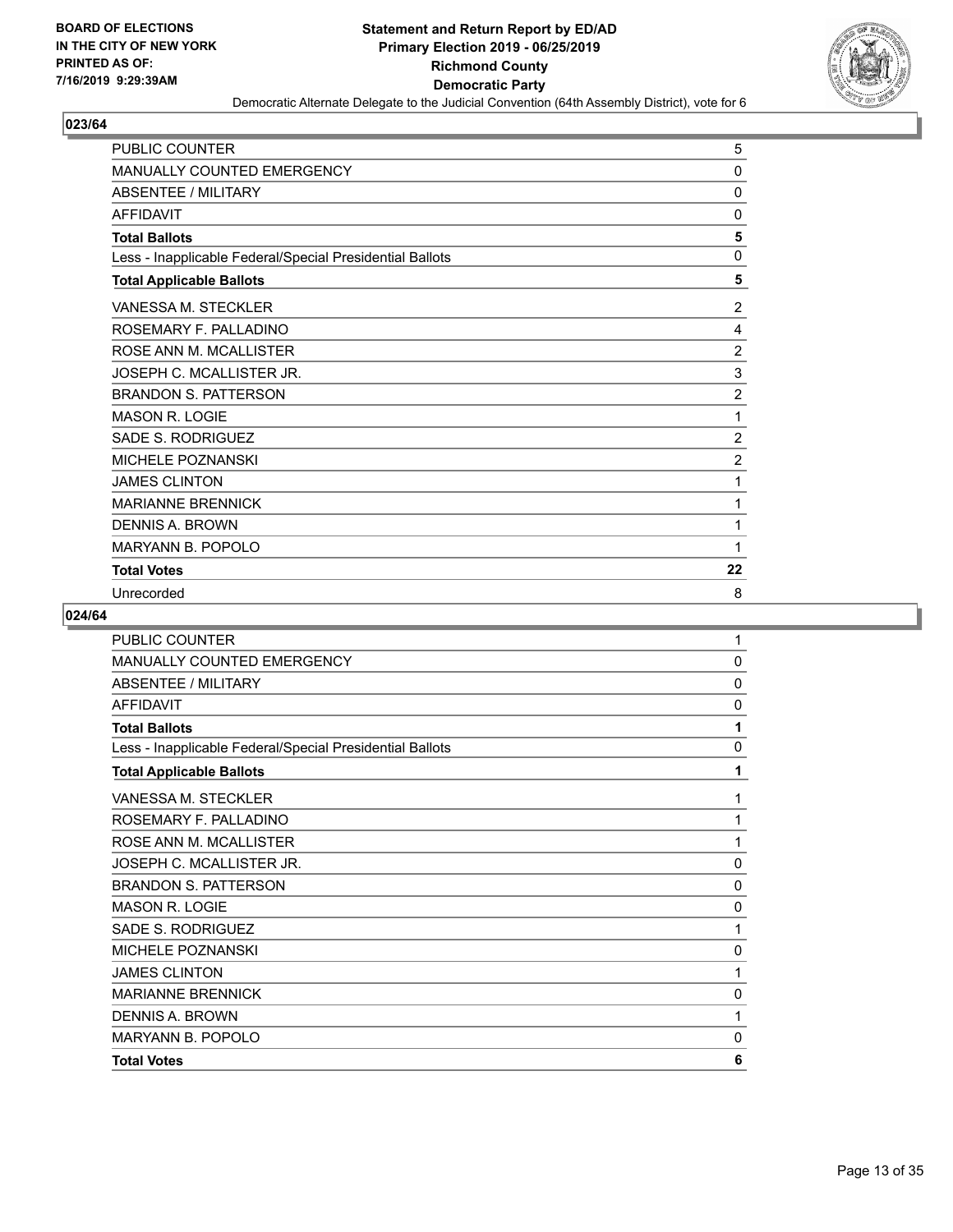

| <b>PUBLIC COUNTER</b>                                    | 8              |
|----------------------------------------------------------|----------------|
| <b>MANUALLY COUNTED EMERGENCY</b>                        | 0              |
| <b>ABSENTEE / MILITARY</b>                               | $\overline{2}$ |
| <b>AFFIDAVIT</b>                                         | 0              |
| <b>Total Ballots</b>                                     | 10             |
| Less - Inapplicable Federal/Special Presidential Ballots | $\Omega$       |
| <b>Total Applicable Ballots</b>                          | 10             |
| VANESSA M. STECKLER                                      | $\overline{2}$ |
| ROSEMARY F. PALLADINO                                    | 5              |
| ROSE ANN M. MCALLISTER                                   | 5              |
| JOSEPH C. MCALLISTER JR.                                 | 4              |
| <b>BRANDON S. PATTERSON</b>                              | 1              |
| <b>MASON R. LOGIE</b>                                    | 0              |
| SADE S. RODRIGUEZ                                        | 5              |
| <b>MICHELE POZNANSKI</b>                                 | 3              |
| <b>JAMES CLINTON</b>                                     | 4              |
| <b>MARIANNE BRENNICK</b>                                 | 5              |
| <b>DENNIS A. BROWN</b>                                   | $\overline{2}$ |
| <b>MARYANN B. POPOLO</b>                                 | 5              |
| <b>Total Votes</b>                                       | 41             |
| Unrecorded                                               | 19             |

| <b>PUBLIC COUNTER</b>                                    | 5              |
|----------------------------------------------------------|----------------|
| <b>MANUALLY COUNTED EMERGENCY</b>                        | 0              |
| <b>ABSENTEE / MILITARY</b>                               | 0              |
| <b>AFFIDAVIT</b>                                         | $\mathbf{0}$   |
| <b>Total Ballots</b>                                     | 5              |
| Less - Inapplicable Federal/Special Presidential Ballots | 0              |
| <b>Total Applicable Ballots</b>                          | 5              |
| VANESSA M. STECKLER                                      | 3              |
| ROSEMARY F. PALLADINO                                    | 5              |
| ROSE ANN M. MCALLISTER                                   | 5              |
| JOSEPH C. MCALLISTER JR.                                 | 3              |
| <b>BRANDON S. PATTERSON</b>                              | 3              |
| <b>MASON R. LOGIE</b>                                    | $\overline{2}$ |
| SADE S. RODRIGUEZ                                        | 1              |
| <b>MICHELE POZNANSKI</b>                                 | 0              |
| <b>JAMES CLINTON</b>                                     | $\mathbf{0}$   |
| <b>MARIANNE BRENNICK</b>                                 | 3              |
| DENNIS A. BROWN                                          | $\overline{2}$ |
| <b>MARYANN B. POPOLO</b>                                 | 3              |
| <b>Total Votes</b>                                       | 30             |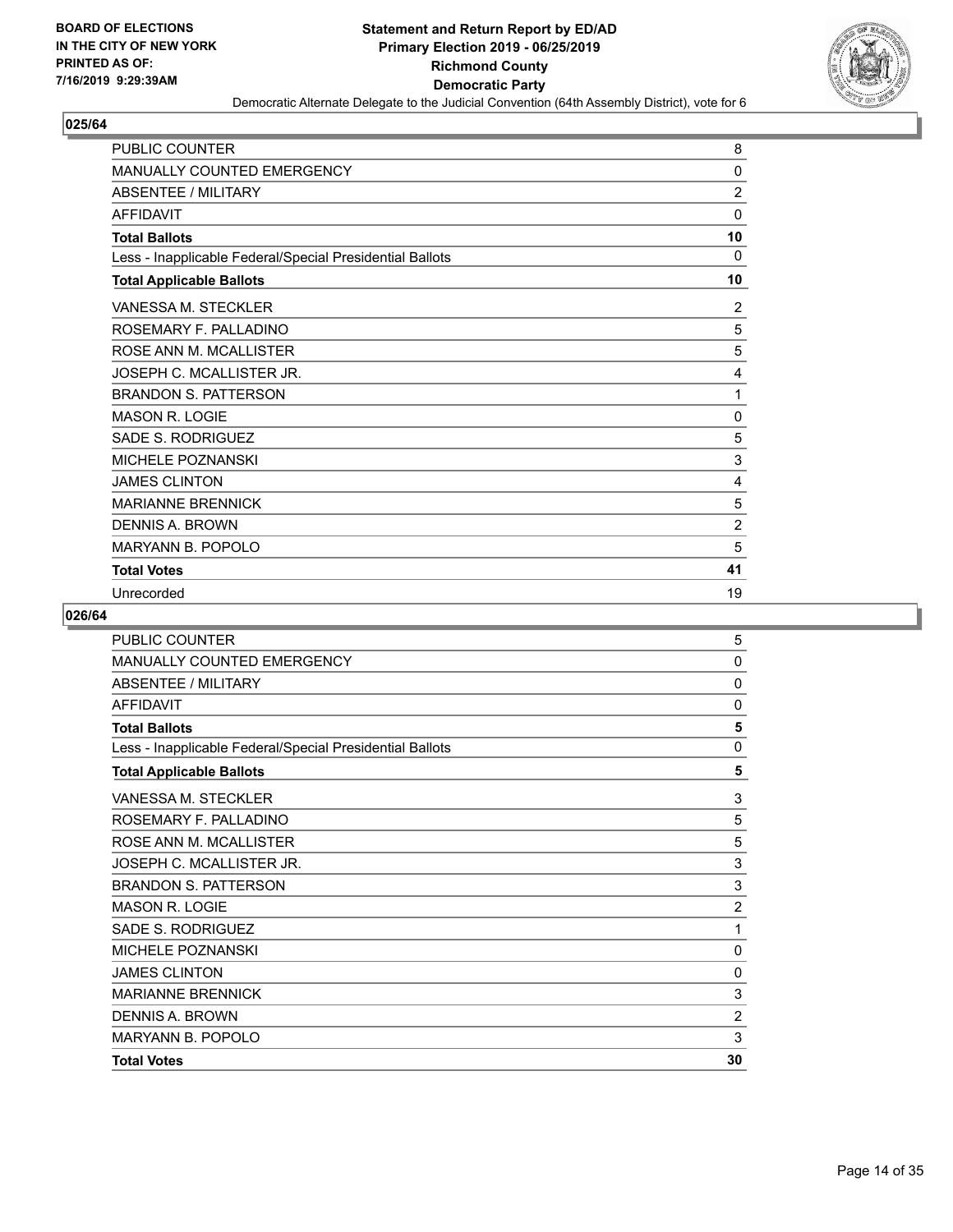

| PUBLIC COUNTER                                           | 3            |
|----------------------------------------------------------|--------------|
| <b>MANUALLY COUNTED EMERGENCY</b>                        | $\mathbf{0}$ |
| <b>ABSENTEE / MILITARY</b>                               | 1            |
| <b>AFFIDAVIT</b>                                         | 0            |
| <b>Total Ballots</b>                                     | 4            |
| Less - Inapplicable Federal/Special Presidential Ballots | $\mathbf{0}$ |
| <b>Total Applicable Ballots</b>                          | 4            |
| <b>VANESSA M. STECKLER</b>                               | 1            |
| ROSEMARY F. PALLADINO                                    | 1            |
| ROSE ANN M. MCALLISTER                                   | 0            |
| JOSEPH C. MCALLISTER JR.                                 | 0            |
| <b>BRANDON S. PATTERSON</b>                              | 1            |
| <b>MASON R. LOGIE</b>                                    | $\mathbf{0}$ |
| SADE S. RODRIGUEZ                                        | 1            |
| <b>MICHELE POZNANSKI</b>                                 | 0            |
| <b>JAMES CLINTON</b>                                     | 3            |
| <b>MARIANNE BRENNICK</b>                                 | $\mathbf 0$  |
| DENNIS A. BROWN                                          | 1            |
| <b>MARYANN B. POPOLO</b>                                 | 0            |
| <b>Total Votes</b>                                       | 8            |
| Unrecorded                                               | 16           |

| <b>PUBLIC COUNTER</b>                                    | 3            |
|----------------------------------------------------------|--------------|
| <b>MANUALLY COUNTED EMERGENCY</b>                        | $\mathbf{0}$ |
| <b>ABSENTEE / MILITARY</b>                               | 0            |
| <b>AFFIDAVIT</b>                                         | 0            |
| <b>Total Ballots</b>                                     | 3            |
| Less - Inapplicable Federal/Special Presidential Ballots | $\mathbf{0}$ |
| <b>Total Applicable Ballots</b>                          | 3            |
| VANESSA M. STECKLER                                      | 1            |
| ROSEMARY F. PALLADINO                                    | 0            |
| ROSE ANN M. MCALLISTER                                   | 1            |
| JOSEPH C. MCALLISTER JR.                                 | 1            |
| <b>BRANDON S. PATTERSON</b>                              | 0            |
| <b>MASON R. LOGIE</b>                                    | 1            |
| SADE S. RODRIGUEZ                                        | 1            |
| <b>MICHELE POZNANSKI</b>                                 | 0            |
| <b>JAMES CLINTON</b>                                     | 0            |
| <b>MARIANNE BRENNICK</b>                                 | 0            |
| <b>DENNIS A. BROWN</b>                                   | 0            |
| <b>MARYANN B. POPOLO</b>                                 | 1            |
| <b>Total Votes</b>                                       | 6            |
| Unrecorded                                               | 12           |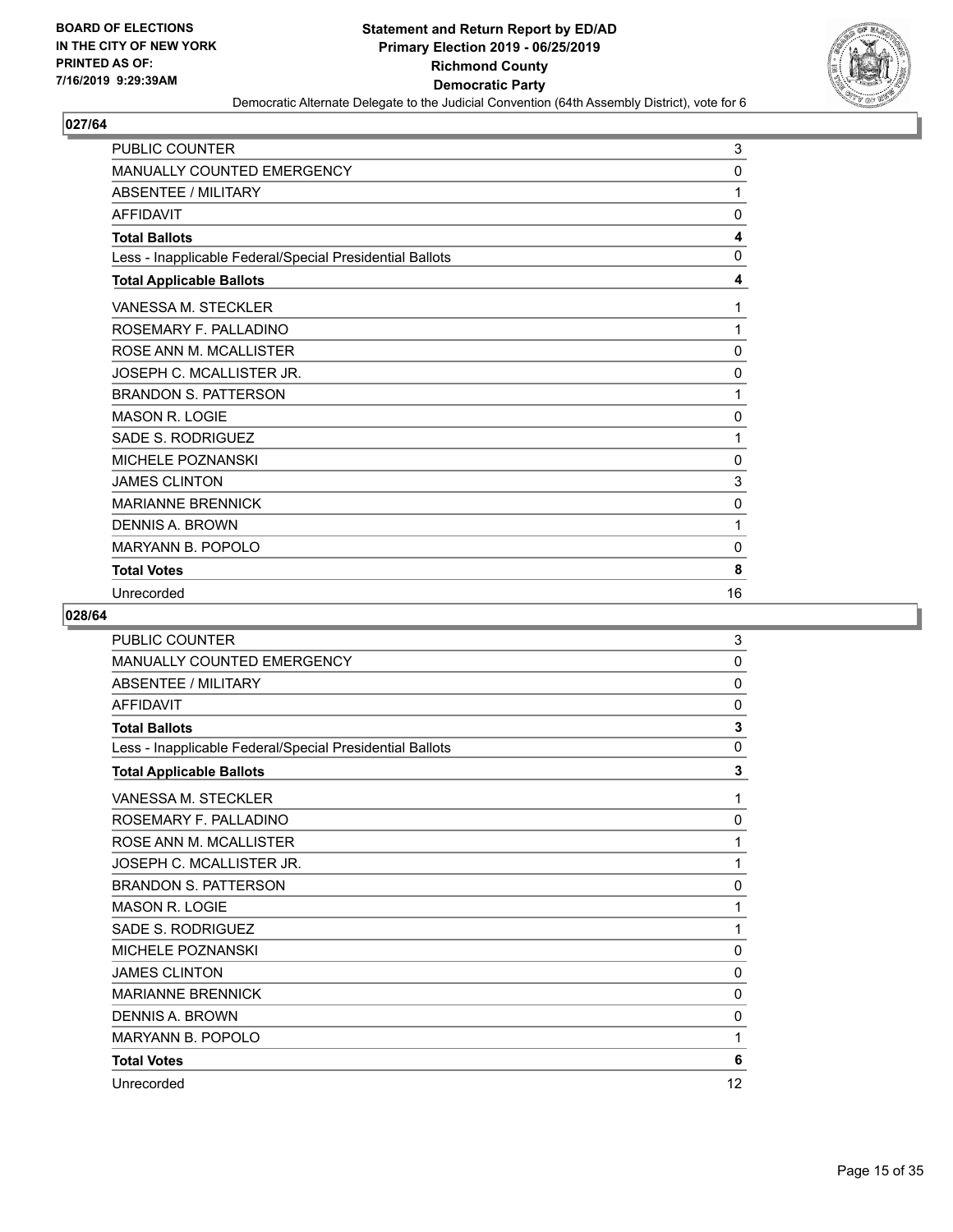

| PUBLIC COUNTER                                           | 1              |
|----------------------------------------------------------|----------------|
| <b>MANUALLY COUNTED EMERGENCY</b>                        | $\Omega$       |
| <b>ABSENTEE / MILITARY</b>                               | 3              |
| <b>AFFIDAVIT</b>                                         | 0              |
| <b>Total Ballots</b>                                     | 4              |
| Less - Inapplicable Federal/Special Presidential Ballots | $\Omega$       |
| <b>Total Applicable Ballots</b>                          | 4              |
| <b>VANESSA M. STECKLER</b>                               | 0              |
| ROSEMARY F. PALLADINO                                    | 1              |
| ROSE ANN M. MCALLISTER                                   | 1              |
| JOSEPH C. MCALLISTER JR.                                 | 1              |
| <b>BRANDON S. PATTERSON</b>                              | 1              |
| <b>MASON R. LOGIE</b>                                    | $\Omega$       |
| SADE S. RODRIGUEZ                                        | 1              |
| <b>MICHELE POZNANSKI</b>                                 | 1              |
| <b>JAMES CLINTON</b>                                     | $\overline{c}$ |
| <b>MARIANNE BRENNICK</b>                                 | 1              |
| DENNIS A. BROWN                                          | 2              |
| <b>MARYANN B. POPOLO</b>                                 | $\overline{2}$ |
| <b>Total Votes</b>                                       | 13             |
| Unrecorded                                               | 11             |

| <b>PUBLIC COUNTER</b>                                    | 3              |
|----------------------------------------------------------|----------------|
| <b>MANUALLY COUNTED EMERGENCY</b>                        | 0              |
| <b>ABSENTEE / MILITARY</b>                               | 1              |
| <b>AFFIDAVIT</b>                                         | $\mathbf{0}$   |
| <b>Total Ballots</b>                                     | 4              |
| Less - Inapplicable Federal/Special Presidential Ballots | $\mathbf{0}$   |
| <b>Total Applicable Ballots</b>                          | 4              |
| VANESSA M. STECKLER                                      | 1              |
| ROSEMARY F. PALLADINO                                    | 1              |
| ROSE ANN M. MCALLISTER                                   | 1              |
| JOSEPH C. MCALLISTER JR.                                 | 3              |
| <b>BRANDON S. PATTERSON</b>                              | $\overline{2}$ |
| <b>MASON R. LOGIE</b>                                    | 0              |
| SADE S. RODRIGUEZ                                        | $\mathbf{0}$   |
| <b>MICHELE POZNANSKI</b>                                 | 1              |
| <b>JAMES CLINTON</b>                                     | $\overline{2}$ |
| <b>MARIANNE BRENNICK</b>                                 | 1              |
| <b>DENNIS A. BROWN</b>                                   | 1              |
| <b>MARYANN B. POPOLO</b>                                 | 1              |
| <b>Total Votes</b>                                       | 14             |
| Unrecorded                                               | 10             |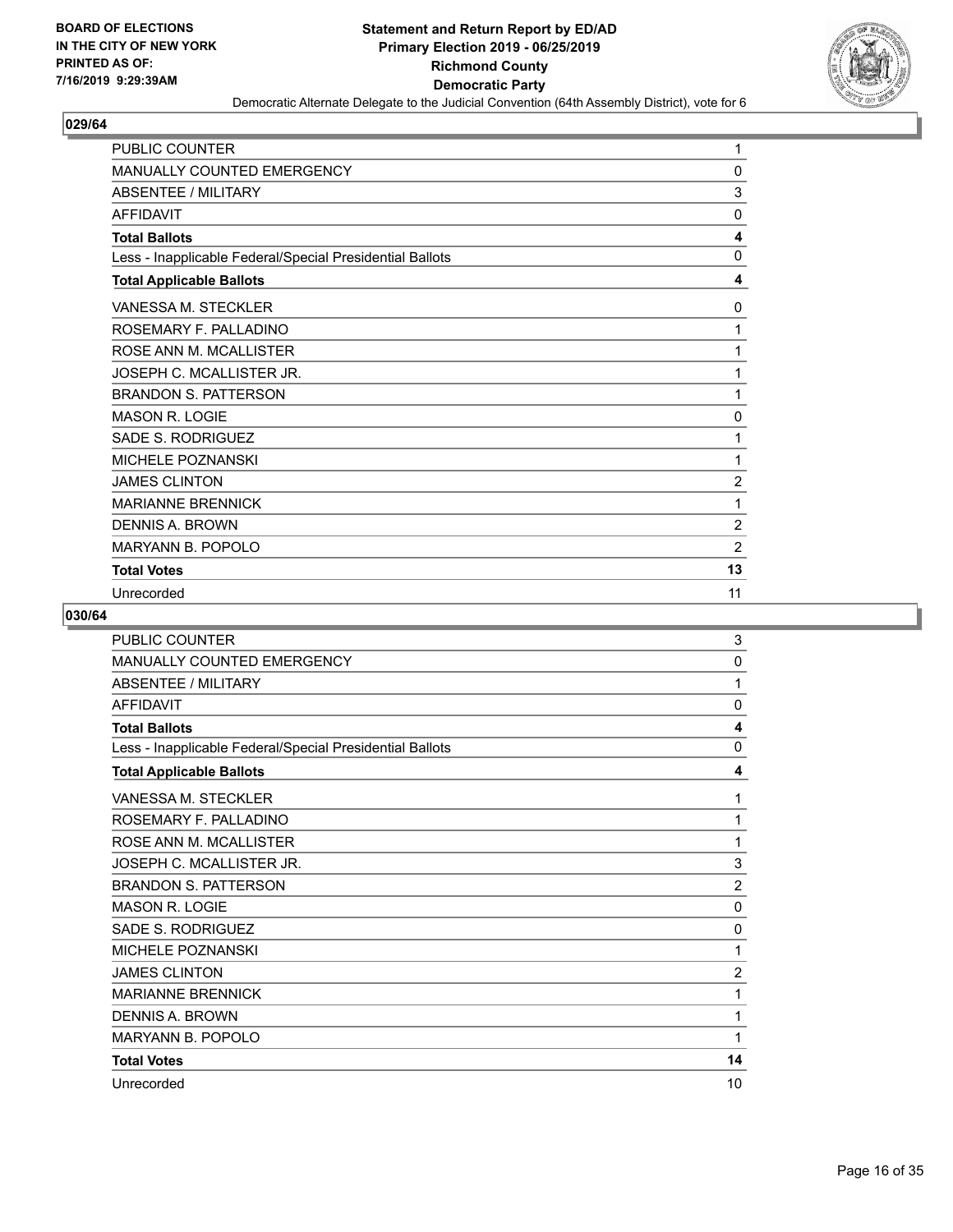

| PUBLIC COUNTER                                           | 3              |
|----------------------------------------------------------|----------------|
| <b>MANUALLY COUNTED EMERGENCY</b>                        | 0              |
| ABSENTEE / MILITARY                                      | 1              |
| <b>AFFIDAVIT</b>                                         | $\Omega$       |
| <b>Total Ballots</b>                                     | 4              |
| Less - Inapplicable Federal/Special Presidential Ballots | 0              |
| <b>Total Applicable Ballots</b>                          | 4              |
| VANESSA M. STECKLER                                      | $\overline{2}$ |
| ROSEMARY F. PALLADINO                                    | 4              |
| ROSE ANN M. MCALLISTER                                   | 4              |
| JOSEPH C. MCALLISTER JR.                                 | $\overline{2}$ |
| <b>BRANDON S. PATTERSON</b>                              | $\overline{c}$ |
| <b>MASON R. LOGIE</b>                                    | $\overline{2}$ |
| SADE S. RODRIGUEZ                                        | 1              |
| <b>MICHELE POZNANSKI</b>                                 | $\overline{2}$ |
| <b>JAMES CLINTON</b>                                     | 0              |
| <b>MARIANNE BRENNICK</b>                                 | $\overline{2}$ |
| DENNIS A. BROWN                                          | 1              |
| <b>MARYANN B. POPOLO</b>                                 | $\overline{2}$ |
| <b>Total Votes</b>                                       | 24             |

| <b>PUBLIC COUNTER</b>                                    | 3              |
|----------------------------------------------------------|----------------|
| MANUALLY COUNTED EMERGENCY                               | 0              |
| <b>ABSENTEE / MILITARY</b>                               | $\overline{2}$ |
| <b>AFFIDAVIT</b>                                         | 0              |
| <b>Total Ballots</b>                                     | 5              |
| Less - Inapplicable Federal/Special Presidential Ballots | 0              |
| <b>Total Applicable Ballots</b>                          | 5              |
| VANESSA M. STECKLER                                      | $\overline{2}$ |
| ROSEMARY F. PALLADINO                                    | 1              |
| ROSE ANN M. MCALLISTER                                   | 1              |
| JOSEPH C. MCALLISTER JR.                                 | $\overline{2}$ |
| <b>BRANDON S. PATTERSON</b>                              | $\overline{2}$ |
| <b>MASON R. LOGIE</b>                                    | 1              |
| SADE S. RODRIGUEZ                                        | 1              |
| <b>MICHELE POZNANSKI</b>                                 | 0              |
| <b>JAMES CLINTON</b>                                     | 1              |
| <b>MARIANNE BRENNICK</b>                                 | $\Omega$       |
| <b>DENNIS A. BROWN</b>                                   | $\overline{2}$ |
| <b>MARYANN B. POPOLO</b>                                 | 1              |
| <b>Total Votes</b>                                       | 14             |
| Unrecorded                                               | 16             |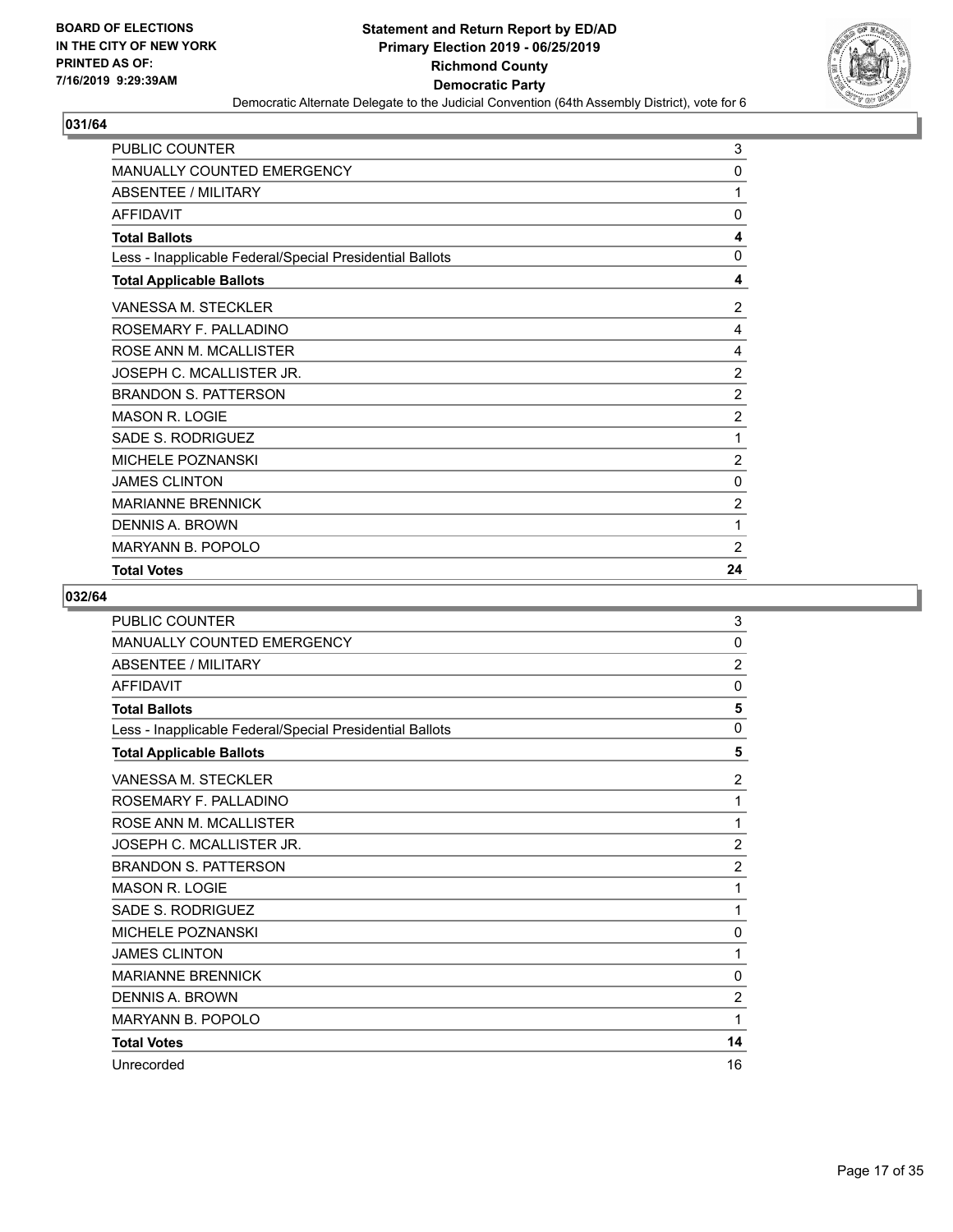

| PUBLIC COUNTER                                           | 3              |
|----------------------------------------------------------|----------------|
| MANUALLY COUNTED EMERGENCY                               | $\Omega$       |
| <b>ABSENTEE / MILITARY</b>                               | $\mathbf{0}$   |
| <b>AFFIDAVIT</b>                                         | $\mathbf{0}$   |
| <b>Total Ballots</b>                                     | 3              |
| Less - Inapplicable Federal/Special Presidential Ballots | $\mathbf{0}$   |
| <b>Total Applicable Ballots</b>                          | 3              |
| VANESSA M. STECKLER                                      | $\overline{2}$ |
| ROSEMARY F. PALLADINO                                    | 1              |
| ROSE ANN M. MCALLISTER                                   | 0              |
| JOSEPH C. MCALLISTER JR.                                 | 1              |
| <b>BRANDON S. PATTERSON</b>                              | 1              |
| <b>MASON R. LOGIE</b>                                    | 0              |
| <b>SADE S. RODRIGUEZ</b>                                 | 1              |
| <b>MICHELE POZNANSKI</b>                                 | 0              |
| <b>JAMES CLINTON</b>                                     | 1              |
| <b>MARIANNE BRENNICK</b>                                 | 0              |
| <b>DENNIS A. BROWN</b>                                   | 1              |
| <b>MARYANN B. POPOLO</b>                                 | 1              |
| <b>Total Votes</b>                                       | 9              |
| Unrecorded                                               | 9              |

| PUBLIC COUNTER                                           | 2              |
|----------------------------------------------------------|----------------|
| <b>MANUALLY COUNTED EMERGENCY</b>                        | $\mathbf{0}$   |
| <b>ABSENTEE / MILITARY</b>                               | 10             |
| <b>AFFIDAVIT</b>                                         | $\Omega$       |
| <b>Total Ballots</b>                                     | 12             |
| Less - Inapplicable Federal/Special Presidential Ballots | $\Omega$       |
| <b>Total Applicable Ballots</b>                          | 12             |
| VANESSA M. STECKLER                                      | 5              |
| ROSEMARY F. PALLADINO                                    | 9              |
| ROSE ANN M. MCALLISTER                                   | $\overline{7}$ |
| JOSEPH C. MCALLISTER JR.                                 | 5              |
| <b>BRANDON S. PATTERSON</b>                              | 4              |
| <b>MASON R. LOGIE</b>                                    | 6              |
| SADE S. RODRIGUEZ                                        | 3              |
| <b>MICHELE POZNANSKI</b>                                 | 1              |
| <b>JAMES CLINTON</b>                                     | 3              |
| <b>MARIANNE BRENNICK</b>                                 | 2              |
| <b>DENNIS A. BROWN</b>                                   | $\overline{2}$ |
| <b>MARYANN B. POPOLO</b>                                 | 6              |
| <b>Total Votes</b>                                       | 53             |
| Unrecorded                                               | 19             |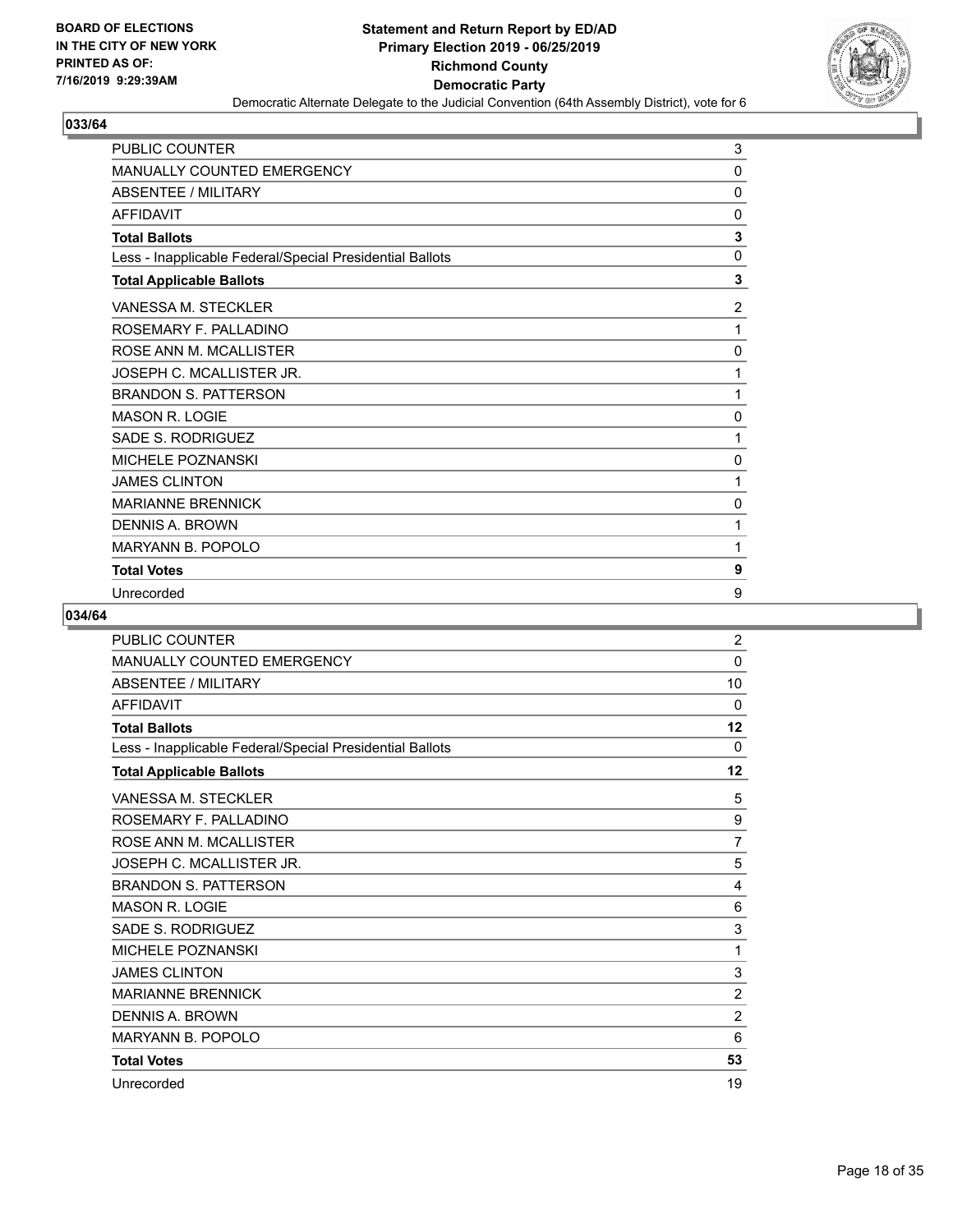

| PUBLIC COUNTER                                           | 4              |
|----------------------------------------------------------|----------------|
| <b>MANUALLY COUNTED EMERGENCY</b>                        | $\mathbf{0}$   |
| <b>ABSENTEE / MILITARY</b>                               | $\overline{2}$ |
| <b>AFFIDAVIT</b>                                         | 0              |
| <b>Total Ballots</b>                                     | 6              |
| Less - Inapplicable Federal/Special Presidential Ballots | $\mathbf{0}$   |
| <b>Total Applicable Ballots</b>                          | 6              |
| <b>VANESSA M. STECKLER</b>                               | 1              |
| ROSEMARY F. PALLADINO                                    | 5              |
| ROSE ANN M. MCALLISTER                                   | 4              |
| JOSEPH C. MCALLISTER JR.                                 | $\overline{2}$ |
| <b>BRANDON S. PATTERSON</b>                              | $\overline{2}$ |
| <b>MASON R. LOGIE</b>                                    | 1              |
| SADE S. RODRIGUEZ                                        | 2              |
| <b>MICHELE POZNANSKI</b>                                 | $\overline{2}$ |
| <b>JAMES CLINTON</b>                                     | $\overline{c}$ |
| <b>MARIANNE BRENNICK</b>                                 | 4              |
| DENNIS A. BROWN                                          | 2              |
| <b>MARYANN B. POPOLO</b>                                 | 5              |
| <b>Total Votes</b>                                       | 32             |
| Unrecorded                                               | 4              |

| PUBLIC COUNTER                                           | 3              |
|----------------------------------------------------------|----------------|
| MANUALLY COUNTED EMERGENCY                               | $\mathbf{0}$   |
| <b>ABSENTEE / MILITARY</b>                               | $\overline{2}$ |
| <b>AFFIDAVIT</b>                                         | 0              |
| <b>Total Ballots</b>                                     | 5              |
| Less - Inapplicable Federal/Special Presidential Ballots | $\mathbf{0}$   |
| <b>Total Applicable Ballots</b>                          | 5              |
| VANESSA M. STECKLER                                      | 1              |
| ROSEMARY F. PALLADINO                                    | 1              |
| ROSE ANN M. MCALLISTER                                   | 3              |
| JOSEPH C. MCALLISTER JR.                                 | $\overline{2}$ |
| <b>BRANDON S. PATTERSON</b>                              | $\overline{2}$ |
| <b>MASON R. LOGIE</b>                                    | 1              |
| SADE S. RODRIGUEZ                                        | 1              |
| MICHELE POZNANSKI                                        | 0              |
| <b>JAMES CLINTON</b>                                     | $\mathbf{0}$   |
| <b>MARIANNE BRENNICK</b>                                 | 0              |
| <b>DENNIS A. BROWN</b>                                   | 1              |
| <b>MARYANN B. POPOLO</b>                                 | $\mathbf{0}$   |
| <b>Total Votes</b>                                       | 12             |
| Unrecorded                                               | 18             |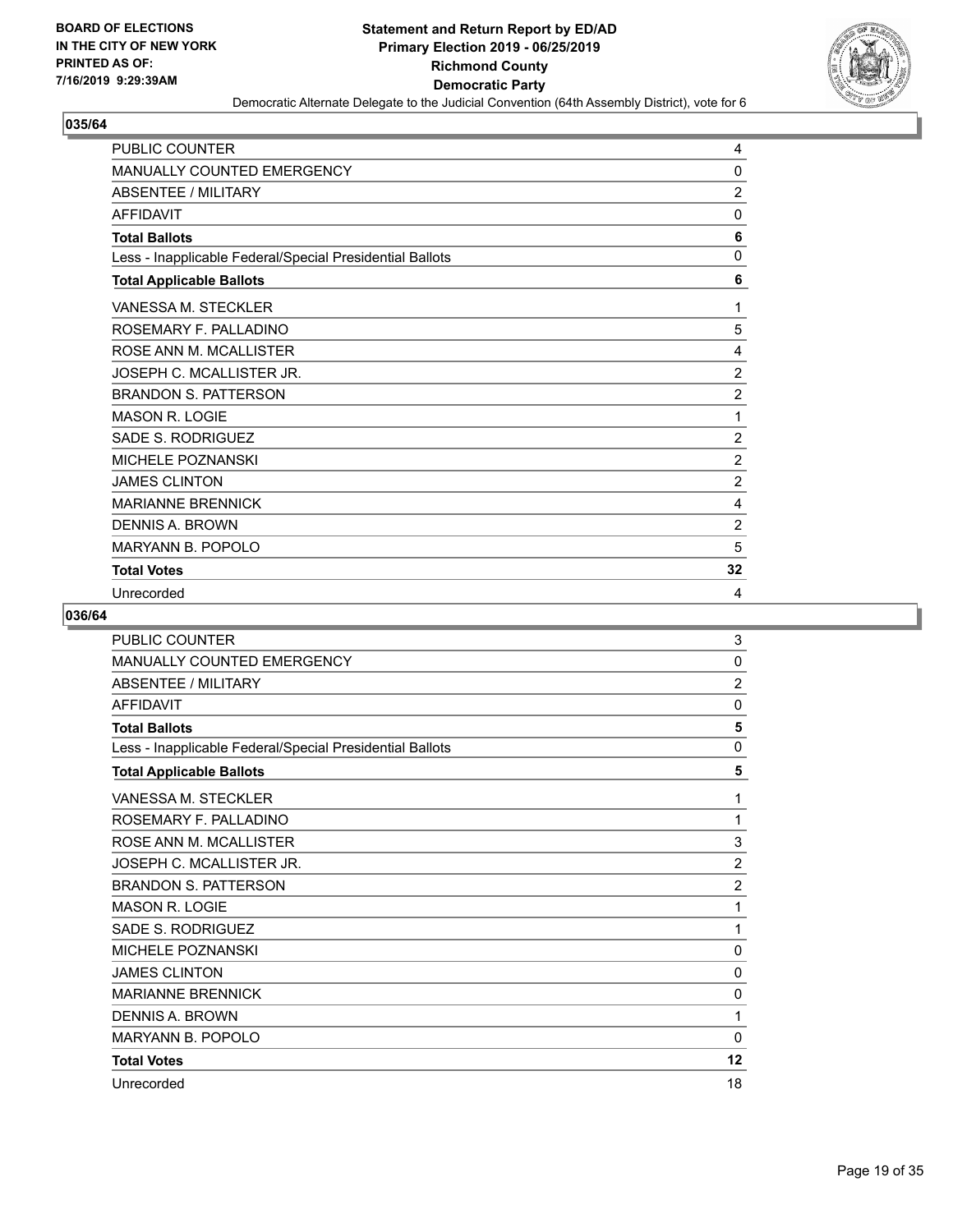

| PUBLIC COUNTER                                           | 0        |
|----------------------------------------------------------|----------|
| <b>MANUALLY COUNTED EMERGENCY</b>                        | 0        |
| <b>ABSENTEE / MILITARY</b>                               | 1        |
| <b>AFFIDAVIT</b>                                         | 0        |
| <b>Total Ballots</b>                                     | 1        |
| Less - Inapplicable Federal/Special Presidential Ballots | 0        |
| <b>Total Applicable Ballots</b>                          | 1        |
| VANESSA M. STECKLER                                      | 0        |
| ROSEMARY F. PALLADINO                                    | 0        |
| ROSE ANN M. MCALLISTER                                   | 1        |
| JOSEPH C. MCALLISTER JR.                                 | 1        |
| <b>BRANDON S. PATTERSON</b>                              | 1        |
| <b>MASON R. LOGIE</b>                                    | 0        |
| SADE S. RODRIGUEZ                                        | $\Omega$ |
| <b>MICHELE POZNANSKI</b>                                 | 0        |
| <b>JAMES CLINTON</b>                                     | 1        |
| <b>MARIANNE BRENNICK</b>                                 | 0        |
| DENNIS A. BROWN                                          | 1        |
| <b>MARYANN B. POPOLO</b>                                 | 1        |
| <b>Total Votes</b>                                       | 6        |

| <b>PUBLIC COUNTER</b>                                    | 9              |
|----------------------------------------------------------|----------------|
| MANUALLY COUNTED EMERGENCY                               | 0              |
| <b>ABSENTEE / MILITARY</b>                               | 3              |
| <b>AFFIDAVIT</b>                                         | 0              |
| <b>Total Ballots</b>                                     | 12             |
| Less - Inapplicable Federal/Special Presidential Ballots | $\Omega$       |
| <b>Total Applicable Ballots</b>                          | 12             |
| <b>VANESSA M. STECKLER</b>                               | 3              |
| ROSEMARY F. PALLADINO                                    | 3              |
| ROSE ANN M. MCALLISTER                                   | 5              |
| JOSEPH C. MCALLISTER JR.                                 | $\overline{2}$ |
| <b>BRANDON S. PATTERSON</b>                              | 1              |
| <b>MASON R. LOGIE</b>                                    | 1              |
| SADE S. RODRIGUEZ                                        | 3              |
| <b>MICHELE POZNANSKI</b>                                 | 4              |
| <b>JAMES CLINTON</b>                                     | $\overline{2}$ |
| <b>MARIANNE BRENNICK</b>                                 | 3              |
| <b>DENNIS A. BROWN</b>                                   | 3              |
| MARYANN B. POPOLO                                        | 4              |
| <b>Total Votes</b>                                       | 34             |
| Unrecorded                                               | 38             |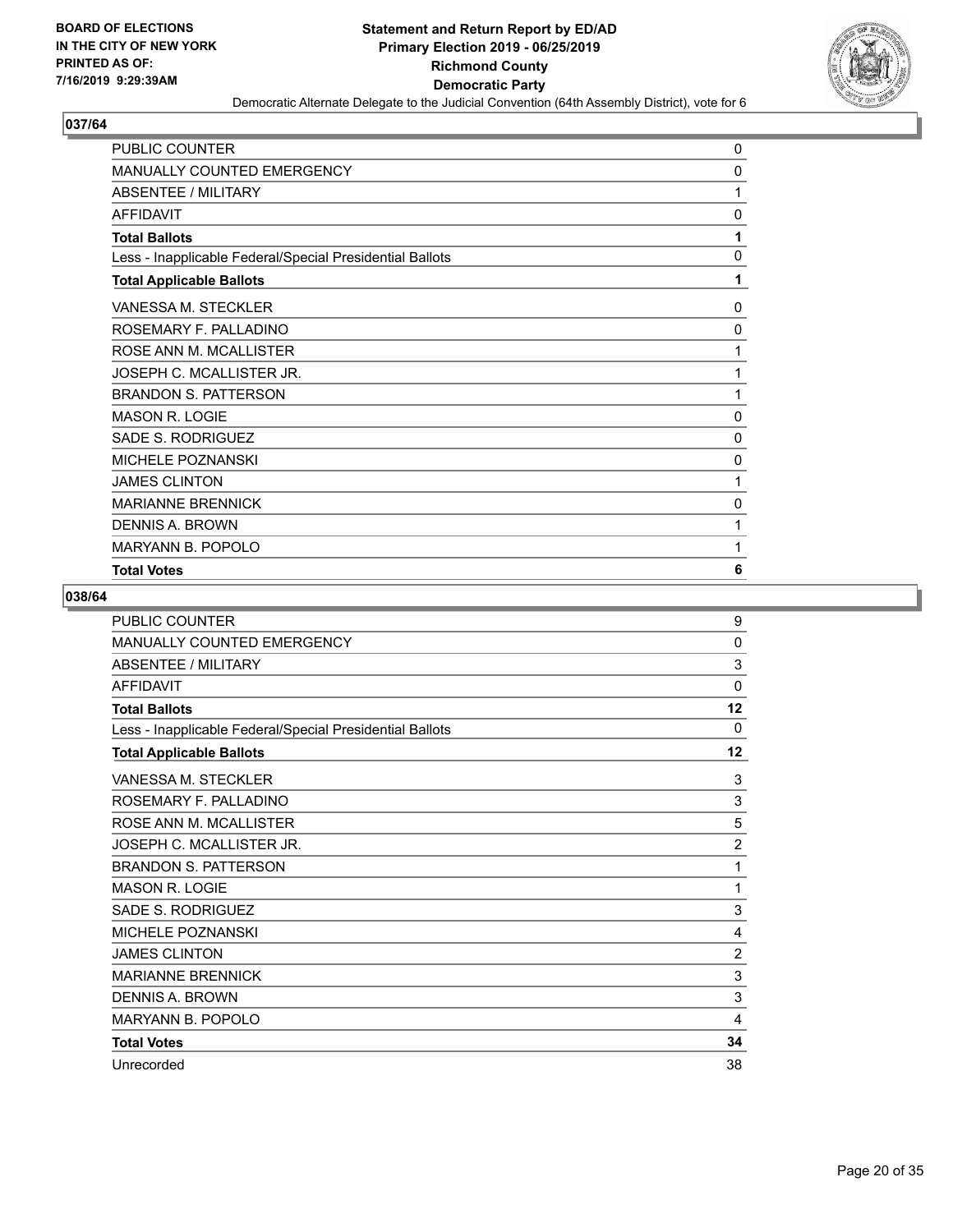

| <b>PUBLIC COUNTER</b>                                    | 3              |
|----------------------------------------------------------|----------------|
| <b>MANUALLY COUNTED EMERGENCY</b>                        | 0              |
| <b>ABSENTEE / MILITARY</b>                               | 3              |
| <b>AFFIDAVIT</b>                                         | 0              |
| <b>Total Ballots</b>                                     | 6              |
| Less - Inapplicable Federal/Special Presidential Ballots | 0              |
| <b>Total Applicable Ballots</b>                          | 6              |
| VANESSA M. STECKLER                                      | $\overline{2}$ |
| ROSEMARY F. PALLADINO                                    | 1              |
| ROSE ANN M. MCALLISTER                                   | 1              |
| JOSEPH C. MCALLISTER JR.                                 | $\mathbf 0$    |
| <b>BRANDON S. PATTERSON</b>                              | $\overline{2}$ |
| <b>MASON R. LOGIE</b>                                    | 0              |
| SADE S. RODRIGUEZ                                        | 3              |
| MICHELE POZNANSKI                                        | $\overline{2}$ |
| <b>JAMES CLINTON</b>                                     | $\overline{2}$ |
| <b>MARIANNE BRENNICK</b>                                 | $\overline{2}$ |
| <b>DENNIS A. BROWN</b>                                   | 2              |
| <b>MARYANN B. POPOLO</b>                                 | $\overline{2}$ |
| <b>Total Votes</b>                                       | 19             |
| Unrecorded                                               | 17             |

| <b>PUBLIC COUNTER</b>                                    | 14             |
|----------------------------------------------------------|----------------|
| <b>MANUALLY COUNTED EMERGENCY</b>                        | $\mathbf{0}$   |
| <b>ABSENTEE / MILITARY</b>                               | 4              |
| <b>AFFIDAVIT</b>                                         | 0              |
| <b>Total Ballots</b>                                     | 18             |
| Less - Inapplicable Federal/Special Presidential Ballots | $\Omega$       |
| <b>Total Applicable Ballots</b>                          | 18             |
| VANESSA M. STECKLER                                      | 3              |
| ROSEMARY F. PALLADINO                                    | 4              |
| ROSE ANN M. MCALLISTER                                   | 5              |
| JOSEPH C. MCALLISTER JR.                                 | 1              |
| <b>BRANDON S. PATTERSON</b>                              | 1              |
| <b>MASON R. LOGIE</b>                                    | 1              |
| SADE S. RODRIGUEZ                                        | 5              |
| MICHELE POZNANSKI                                        | 3              |
| <b>JAMES CLINTON</b>                                     | $\overline{2}$ |
| <b>MARIANNE BRENNICK</b>                                 | 1              |
| <b>DENNIS A. BROWN</b>                                   | $\overline{2}$ |
| <b>MARYANN B. POPOLO</b>                                 | $\overline{2}$ |
| <b>Total Votes</b>                                       | 30             |
| Unrecorded                                               | 78             |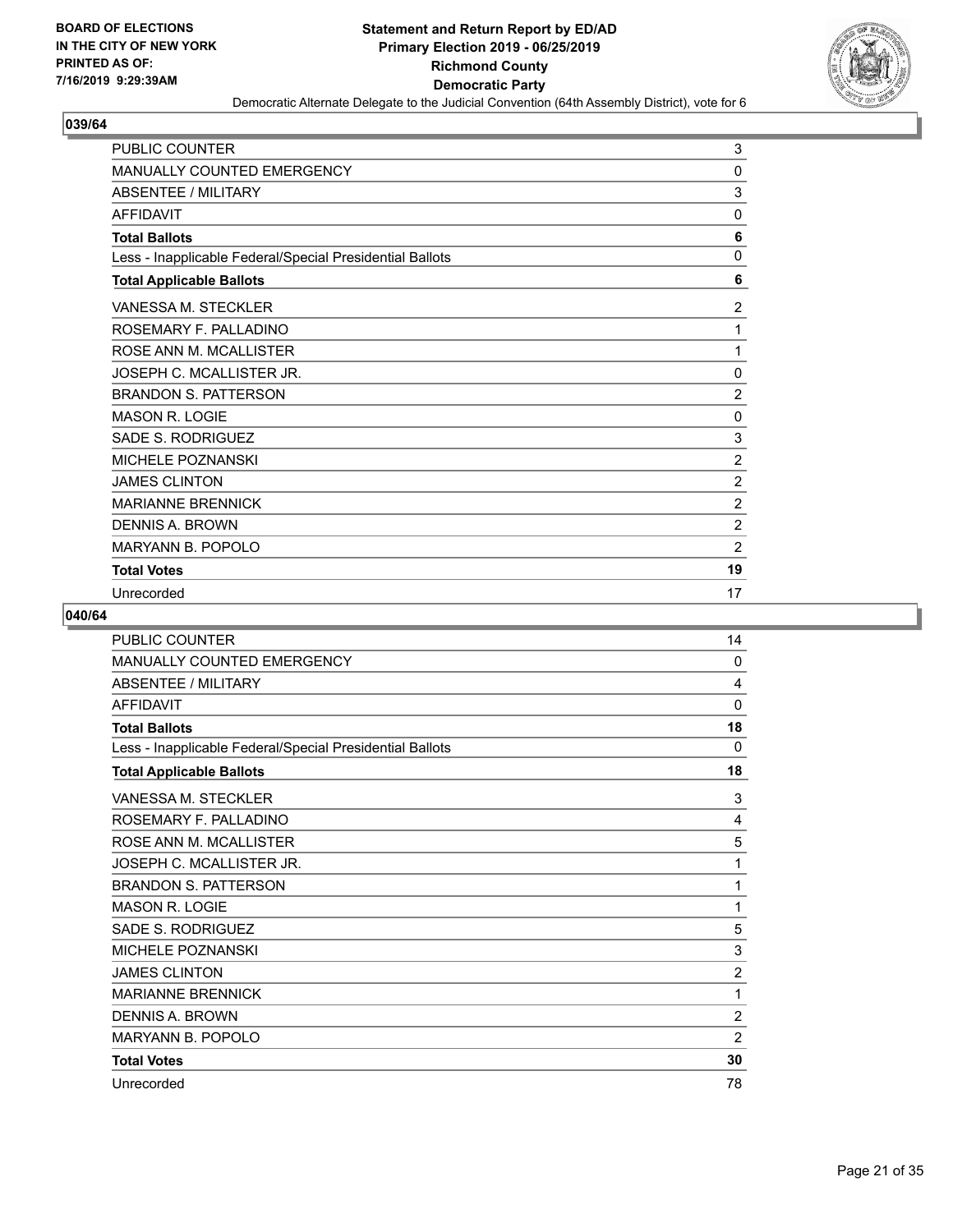

| PUBLIC COUNTER                                           | 4              |
|----------------------------------------------------------|----------------|
| MANUALLY COUNTED EMERGENCY                               | $\Omega$       |
| <b>ABSENTEE / MILITARY</b>                               | $\mathbf{0}$   |
| <b>AFFIDAVIT</b>                                         | $\Omega$       |
| <b>Total Ballots</b>                                     | 4              |
| Less - Inapplicable Federal/Special Presidential Ballots | $\mathbf{0}$   |
| <b>Total Applicable Ballots</b>                          | 4              |
| VANESSA M. STECKLER                                      | 3              |
| ROSEMARY F. PALLADINO                                    | 1              |
| ROSE ANN M. MCALLISTER                                   | $\overline{c}$ |
| JOSEPH C. MCALLISTER JR.                                 | 3              |
| <b>BRANDON S. PATTERSON</b>                              | $\overline{2}$ |
| <b>MASON R. LOGIE</b>                                    | $\mathbf 0$    |
| <b>SADE S. RODRIGUEZ</b>                                 | 1              |
| <b>MICHELE POZNANSKI</b>                                 | 1              |
| <b>JAMES CLINTON</b>                                     | 1              |
| <b>MARIANNE BRENNICK</b>                                 | $\overline{2}$ |
| <b>DENNIS A. BROWN</b>                                   | 3              |
| <b>MARYANN B. POPOLO</b>                                 | 1              |
| <b>Total Votes</b>                                       | 20             |
| Unrecorded                                               | 4              |

| <b>PUBLIC COUNTER</b>                                    | 6              |
|----------------------------------------------------------|----------------|
| <b>MANUALLY COUNTED EMERGENCY</b>                        | $\mathbf{0}$   |
| <b>ABSENTEE / MILITARY</b>                               | 0              |
| <b>AFFIDAVIT</b>                                         | $\mathbf 0$    |
| <b>Total Ballots</b>                                     | 6              |
| Less - Inapplicable Federal/Special Presidential Ballots | $\mathbf{0}$   |
| <b>Total Applicable Ballots</b>                          | 6              |
| VANESSA M. STECKLER                                      | 0              |
| ROSEMARY F. PALLADINO                                    | $\Omega$       |
| ROSE ANN M. MCALLISTER                                   | $\overline{2}$ |
| JOSEPH C. MCALLISTER JR.                                 | 2              |
| <b>BRANDON S. PATTERSON</b>                              | $\mathbf{0}$   |
| <b>MASON R. LOGIE</b>                                    | 0              |
| SADE S. RODRIGUEZ                                        | 4              |
| <b>MICHELE POZNANSKI</b>                                 | 3              |
| <b>JAMES CLINTON</b>                                     | 3              |
| <b>MARIANNE BRENNICK</b>                                 | 3              |
| <b>DENNIS A. BROWN</b>                                   | 3              |
| <b>MARYANN B. POPOLO</b>                                 | 3              |
| <b>Total Votes</b>                                       | 23             |
| Unrecorded                                               | 13             |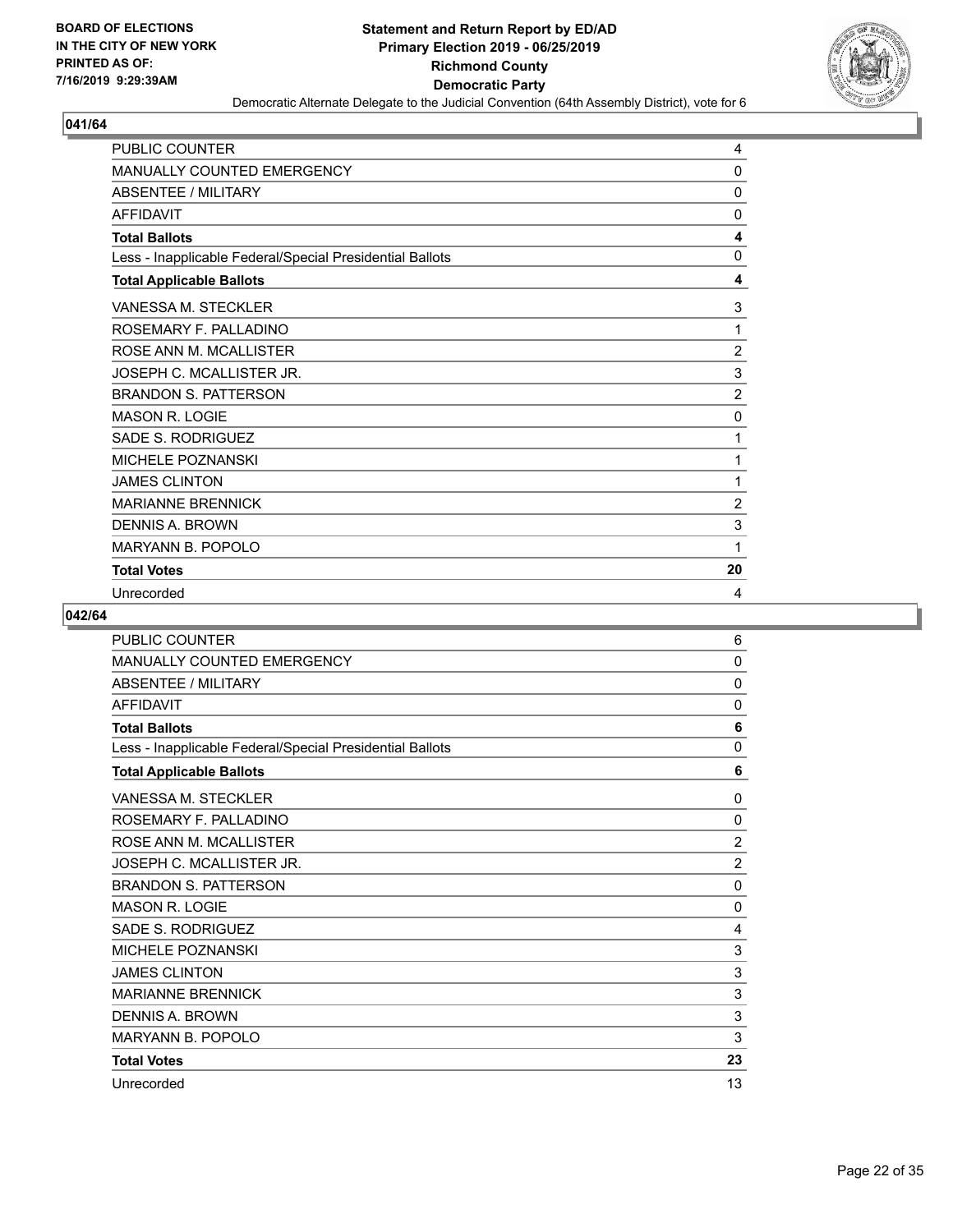

| <b>PUBLIC COUNTER</b>                                    | $\overline{2}$ |
|----------------------------------------------------------|----------------|
| <b>MANUALLY COUNTED EMERGENCY</b>                        | 0              |
| <b>ABSENTEE / MILITARY</b>                               | 0              |
| <b>AFFIDAVIT</b>                                         | 0              |
| <b>Total Ballots</b>                                     | $\overline{2}$ |
| Less - Inapplicable Federal/Special Presidential Ballots | 0              |
| <b>Total Applicable Ballots</b>                          | $\mathbf{2}$   |
| VANESSA M. STECKLER                                      | $\mathbf{0}$   |
| ROSEMARY F. PALLADINO                                    | 1              |
| ROSE ANN M. MCALLISTER                                   | 0              |
| JOSEPH C. MCALLISTER JR.                                 | $\mathbf 0$    |
| <b>BRANDON S. PATTERSON</b>                              | 0              |
| <b>MASON R. LOGIE</b>                                    | $\mathbf 0$    |
| SADE S. RODRIGUEZ                                        | 0              |
| <b>MICHELE POZNANSKI</b>                                 | 0              |
| <b>JAMES CLINTON</b>                                     | 0              |
| <b>MARIANNE BRENNICK</b>                                 | 0              |
| <b>DENNIS A. BROWN</b>                                   | 0              |
| <b>MARYANN B. POPOLO</b>                                 | 0              |
| <b>Total Votes</b>                                       | 1              |
| Unrecorded                                               | 11             |

| PUBLIC COUNTER                                           | 7              |
|----------------------------------------------------------|----------------|
| <b>MANUALLY COUNTED EMERGENCY</b>                        | $\mathbf{0}$   |
| <b>ABSENTEE / MILITARY</b>                               | $\overline{2}$ |
| <b>AFFIDAVIT</b>                                         | $\mathbf{0}$   |
| <b>Total Ballots</b>                                     | 9              |
| Less - Inapplicable Federal/Special Presidential Ballots | $\mathbf{0}$   |
| <b>Total Applicable Ballots</b>                          | 9              |
| VANESSA M. STECKLER                                      | 3              |
| ROSEMARY F. PALLADINO                                    | $\overline{2}$ |
| ROSE ANN M. MCALLISTER                                   | 4              |
| JOSEPH C. MCALLISTER JR.                                 | 3              |
| <b>BRANDON S. PATTERSON</b>                              | 1              |
| <b>MASON R. LOGIE</b>                                    | 0              |
| SADE S. RODRIGUEZ                                        | 1              |
| <b>MICHELE POZNANSKI</b>                                 | 3              |
| <b>JAMES CLINTON</b>                                     | $\overline{2}$ |
| <b>MARIANNE BRENNICK</b>                                 | 3              |
| <b>DENNIS A. BROWN</b>                                   | 4              |
| <b>MARYANN B. POPOLO</b>                                 | 3              |
| <b>Total Votes</b>                                       | 29             |
| Unrecorded                                               | 25             |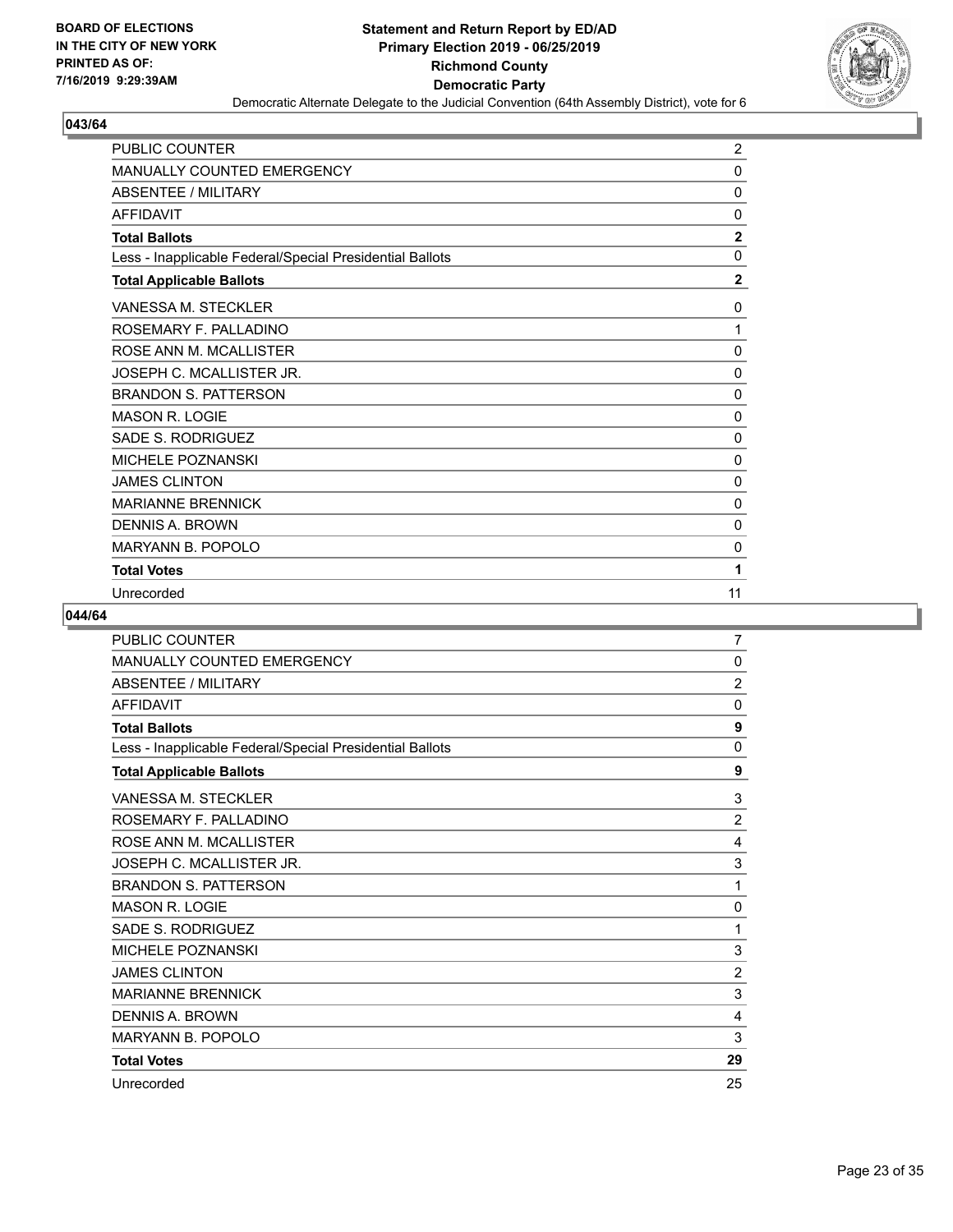

| <b>PUBLIC COUNTER</b>                                    | 6              |
|----------------------------------------------------------|----------------|
| MANUALLY COUNTED EMERGENCY                               | 0              |
| <b>ABSENTEE / MILITARY</b>                               | 4              |
| <b>AFFIDAVIT</b>                                         | 0              |
| <b>Total Ballots</b>                                     | 10             |
| Less - Inapplicable Federal/Special Presidential Ballots | 0              |
| <b>Total Applicable Ballots</b>                          | 10             |
| <b>VANESSA M. STECKLER</b>                               | 3              |
| ROSEMARY F. PALLADINO                                    | 3              |
| ROSE ANN M. MCALLISTER                                   | 5              |
| JOSEPH C. MCALLISTER JR.                                 | 3              |
| <b>BRANDON S. PATTERSON</b>                              | $\overline{2}$ |
| <b>MASON R. LOGIE</b>                                    | $\overline{2}$ |
| SADE S. RODRIGUEZ                                        | 3              |
| <b>MICHELE POZNANSKI</b>                                 | 3              |
| <b>JAMES CLINTON</b>                                     | 1              |
| <b>MARIANNE BRENNICK</b>                                 | 3              |
| DENNIS A. BROWN                                          | $\overline{2}$ |
| MARYANN B. POPOLO                                        | 3              |
| <b>Total Votes</b>                                       | 33             |
| Unrecorded                                               | 27             |

| <b>PUBLIC COUNTER</b>                                    | 3              |
|----------------------------------------------------------|----------------|
| MANUALLY COUNTED EMERGENCY                               | $\mathbf{0}$   |
| ABSENTEE / MILITARY                                      | $\overline{2}$ |
| <b>AFFIDAVIT</b>                                         | 0              |
| <b>Total Ballots</b>                                     | 5              |
| Less - Inapplicable Federal/Special Presidential Ballots | $\mathbf{0}$   |
| <b>Total Applicable Ballots</b>                          | 5              |
| VANESSA M. STECKLER                                      | 2              |
| ROSEMARY F. PALLADINO                                    | $\overline{c}$ |
| ROSE ANN M. MCALLISTER                                   | $\overline{2}$ |
| JOSEPH C. MCALLISTER JR.                                 | $\mathbf 0$    |
| <b>BRANDON S. PATTERSON</b>                              | 1              |
| <b>MASON R. LOGIE</b>                                    | 1              |
| SADE S. RODRIGUEZ                                        | 3              |
| <b>MICHELE POZNANSKI</b>                                 | 3              |
| <b>JAMES CLINTON</b>                                     | $\overline{2}$ |
| <b>MARIANNE BRENNICK</b>                                 | 3              |
| <b>DENNIS A. BROWN</b>                                   | $\overline{2}$ |
| <b>MARYANN B. POPOLO</b>                                 | 4              |
| <b>Total Votes</b>                                       | 25             |
| Unrecorded                                               | 5              |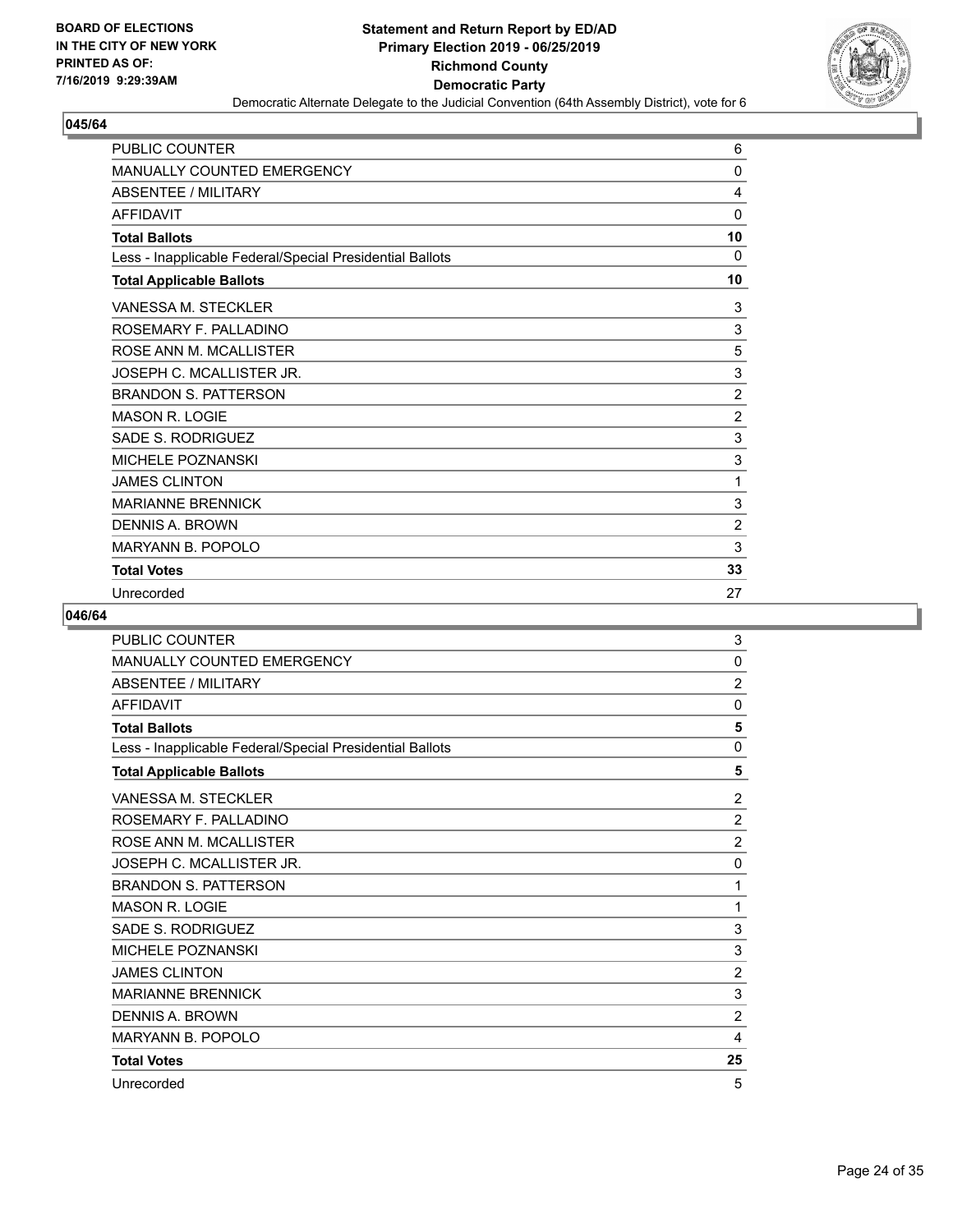

| <b>PUBLIC COUNTER</b>                                    | 10             |
|----------------------------------------------------------|----------------|
| <b>MANUALLY COUNTED EMERGENCY</b>                        | 0              |
| <b>ABSENTEE / MILITARY</b>                               | $\overline{2}$ |
| <b>AFFIDAVIT</b>                                         | $\mathbf 0$    |
| <b>Total Ballots</b>                                     | 12             |
| Less - Inapplicable Federal/Special Presidential Ballots | 0              |
| <b>Total Applicable Ballots</b>                          | 12             |
| <b>VANESSA M. STECKLER</b>                               | 4              |
| ROSEMARY F. PALLADINO                                    | $\overline{7}$ |
| ROSE ANN M. MCALLISTER                                   | 3              |
| JOSEPH C. MCALLISTER JR.                                 | 0              |
| <b>BRANDON S. PATTERSON</b>                              | 5              |
| <b>MASON R. LOGIE</b>                                    | 1              |
| SADE S. RODRIGUEZ                                        | 4              |
| <b>MICHELE POZNANSKI</b>                                 | 4              |
| <b>JAMES CLINTON</b>                                     | 4              |
| <b>MARIANNE BRENNICK</b>                                 | 6              |
| <b>DENNIS A. BROWN</b>                                   | 4              |
| <b>MARYANN B. POPOLO</b>                                 | 12             |
| MARK CASNER (WRITE-IN)                                   | 2              |
| <b>Total Votes</b>                                       | 56             |
| Unrecorded                                               | 16             |

| <b>PUBLIC COUNTER</b>                                    | 5              |
|----------------------------------------------------------|----------------|
| MANUALLY COUNTED EMERGENCY                               | 0              |
| <b>ABSENTEE / MILITARY</b>                               | $\overline{2}$ |
| <b>AFFIDAVIT</b>                                         | 0              |
| <b>Total Ballots</b>                                     | $\overline{7}$ |
| Less - Inapplicable Federal/Special Presidential Ballots | $\mathbf{0}$   |
| <b>Total Applicable Ballots</b>                          | 7              |
| VANESSA M. STECKLER                                      | 3              |
| ROSEMARY F. PALLADINO                                    | 5              |
| ROSE ANN M. MCALLISTER                                   | 3              |
| JOSEPH C. MCALLISTER JR.                                 | $\overline{2}$ |
| <b>BRANDON S. PATTERSON</b>                              | 1              |
| <b>MASON R. LOGIE</b>                                    | 1              |
| SADE S. RODRIGUEZ                                        | 4              |
| MICHELE POZNANSKI                                        | 3              |
| <b>JAMES CLINTON</b>                                     | $\overline{2}$ |
| <b>MARIANNE BRENNICK</b>                                 | 6              |
| <b>DENNIS A. BROWN</b>                                   | $\overline{2}$ |
| <b>MARYANN B. POPOLO</b>                                 | $\overline{7}$ |
| <b>Total Votes</b>                                       | 39             |
| Unrecorded                                               | 3              |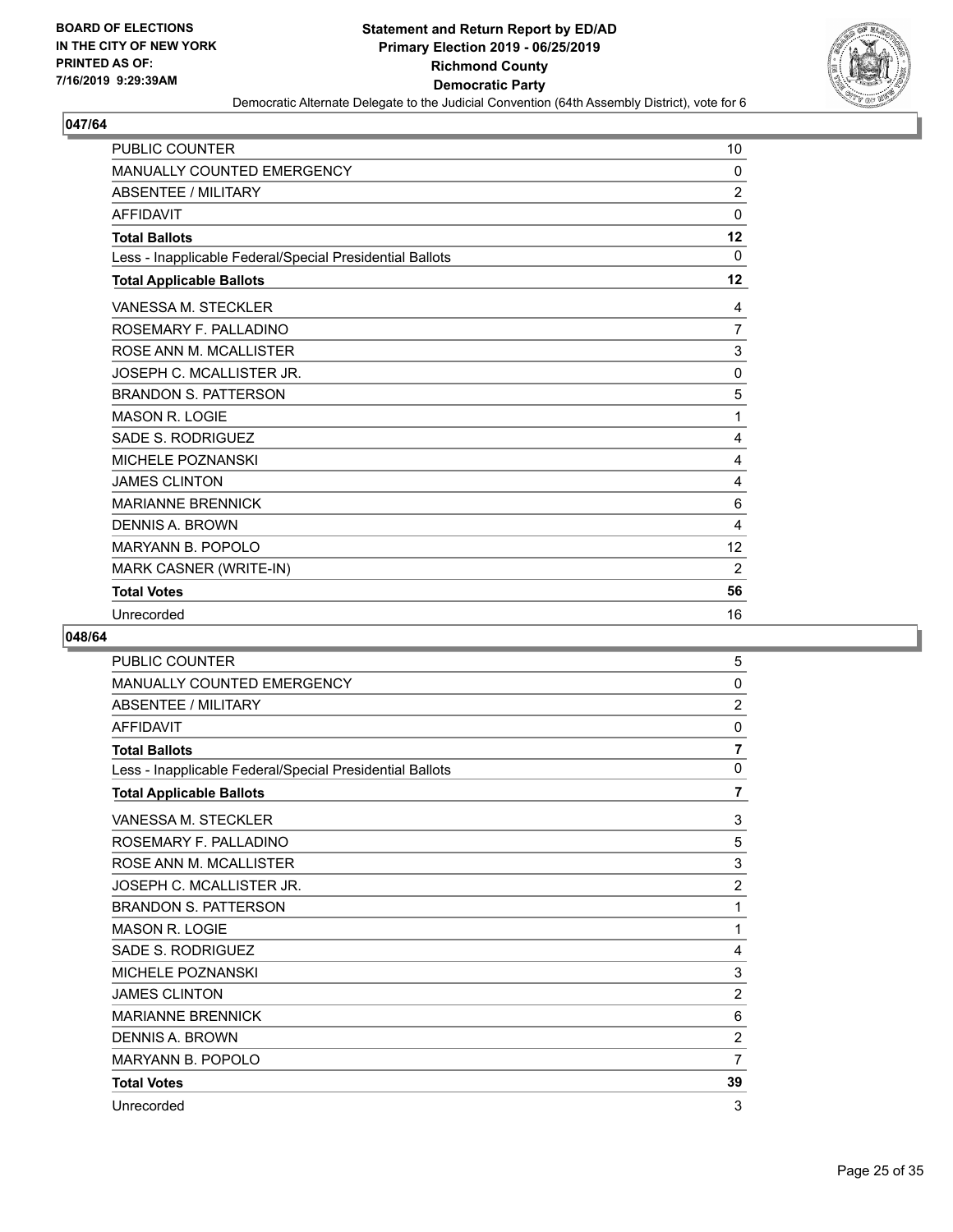

| <b>PUBLIC COUNTER</b>                                    | 35           |
|----------------------------------------------------------|--------------|
| MANUALLY COUNTED EMERGENCY                               | 0            |
| <b>ABSENTEE / MILITARY</b>                               | 8            |
| <b>AFFIDAVIT</b>                                         | $\mathbf{0}$ |
| <b>Total Ballots</b>                                     | 43           |
| Less - Inapplicable Federal/Special Presidential Ballots | 0            |
| <b>Total Applicable Ballots</b>                          | 43           |
| VANESSA M. STECKLER                                      | 12           |
| ROSEMARY F. PALLADINO                                    | 17           |
| ROSE ANN M. MCALLISTER                                   | 16           |
| JOSEPH C. MCALLISTER JR.                                 | 9            |
| <b>BRANDON S. PATTERSON</b>                              | 17           |
| <b>MASON R. LOGIE</b>                                    | 6            |
| SADE S. RODRIGUEZ                                        | 19           |
| <b>MICHELE POZNANSKI</b>                                 | 5            |
| <b>JAMES CLINTON</b>                                     | 14           |
| <b>MARIANNE BRENNICK</b>                                 | 10           |
| <b>DENNIS A. BROWN</b>                                   | 13           |
| <b>MARYANN B. POPOLO</b>                                 | 12           |
| <b>Total Votes</b>                                       | 150          |
| Unrecorded                                               | 108          |

| PUBLIC COUNTER                                           | 6              |
|----------------------------------------------------------|----------------|
| <b>MANUALLY COUNTED EMERGENCY</b>                        | 0              |
| <b>ABSENTEE / MILITARY</b>                               | 1              |
| <b>AFFIDAVIT</b>                                         | $\mathbf{0}$   |
| <b>Total Ballots</b>                                     | $\overline{7}$ |
| Less - Inapplicable Federal/Special Presidential Ballots | $\mathbf{0}$   |
| <b>Total Applicable Ballots</b>                          | $\overline{7}$ |
| VANESSA M. STECKLER                                      | 2              |
| ROSEMARY F. PALLADINO                                    | 5              |
| ROSE ANN M. MCALLISTER                                   | 3              |
| JOSEPH C. MCALLISTER JR.                                 | 4              |
| <b>BRANDON S. PATTERSON</b>                              | $\overline{2}$ |
| <b>MASON R. LOGIE</b>                                    | 3              |
| SADE S. RODRIGUEZ                                        | $\overline{2}$ |
| <b>MICHELE POZNANSKI</b>                                 | 1              |
| <b>JAMES CLINTON</b>                                     | 3              |
| <b>MARIANNE BRENNICK</b>                                 | 3              |
| <b>DENNIS A. BROWN</b>                                   | 3              |
| <b>MARYANN B. POPOLO</b>                                 | 3              |
| <b>Total Votes</b>                                       | 34             |
| Unrecorded                                               | 8              |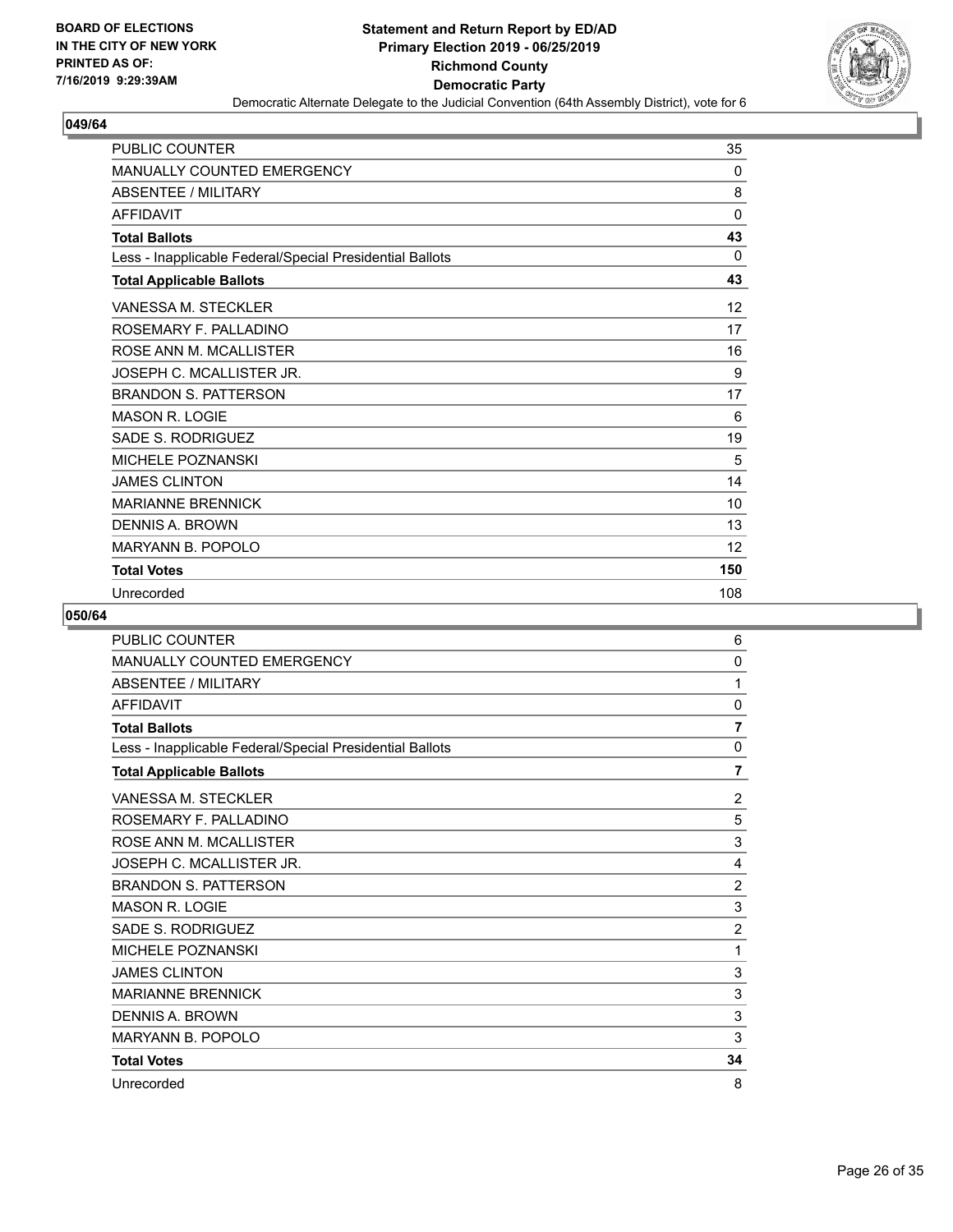

| PUBLIC COUNTER                                           | 6              |
|----------------------------------------------------------|----------------|
| MANUALLY COUNTED EMERGENCY                               | $\Omega$       |
| <b>ABSENTEE / MILITARY</b>                               | 1              |
| <b>AFFIDAVIT</b>                                         | $\mathbf{0}$   |
| <b>Total Ballots</b>                                     | $\overline{7}$ |
| Less - Inapplicable Federal/Special Presidential Ballots | $\mathbf{0}$   |
| <b>Total Applicable Ballots</b>                          | $\overline{7}$ |
| VANESSA M. STECKLER                                      | 1              |
| ROSEMARY F. PALLADINO                                    | 3              |
| ROSE ANN M. MCALLISTER                                   | $\overline{c}$ |
| JOSEPH C. MCALLISTER JR.                                 | 3              |
| <b>BRANDON S. PATTERSON</b>                              | $\overline{2}$ |
| <b>MASON R. LOGIE</b>                                    | 1              |
| SADE S. RODRIGUEZ                                        | 4              |
| <b>MICHELE POZNANSKI</b>                                 | $\overline{2}$ |
| <b>JAMES CLINTON</b>                                     | 4              |
| <b>MARIANNE BRENNICK</b>                                 | 3              |
| <b>DENNIS A. BROWN</b>                                   | 4              |
| <b>MARYANN B. POPOLO</b>                                 | 3              |
| <b>Total Votes</b>                                       | 32             |
| Unrecorded                                               | 10             |

| PUBLIC COUNTER                                           | $\overline{2}$ |
|----------------------------------------------------------|----------------|
| MANUALLY COUNTED EMERGENCY                               | $\Omega$       |
| <b>ABSENTEE / MILITARY</b>                               | $\mathbf{0}$   |
| <b>AFFIDAVIT</b>                                         | 0              |
| <b>Total Ballots</b>                                     | $\overline{2}$ |
| Less - Inapplicable Federal/Special Presidential Ballots | 0              |
| <b>Total Applicable Ballots</b>                          | $\overline{2}$ |
| <b>VANESSA M. STECKLER</b>                               | 0              |
| ROSEMARY F. PALLADINO                                    | 1              |
| ROSE ANN M. MCALLISTER                                   | $\overline{2}$ |
| JOSEPH C. MCALLISTER JR.                                 | 1              |
| <b>BRANDON S. PATTERSON</b>                              | 0              |
| <b>MASON R. LOGIE</b>                                    | 1              |
| SADE S. RODRIGUEZ                                        | $\overline{2}$ |
| <b>MICHELE POZNANSKI</b>                                 | 0              |
| <b>JAMES CLINTON</b>                                     | 1              |
| <b>MARIANNE BRENNICK</b>                                 | 1              |
| <b>DENNIS A. BROWN</b>                                   | $\overline{2}$ |
| <b>MARYANN B. POPOLO</b>                                 | 1              |
| <b>Total Votes</b>                                       | 12             |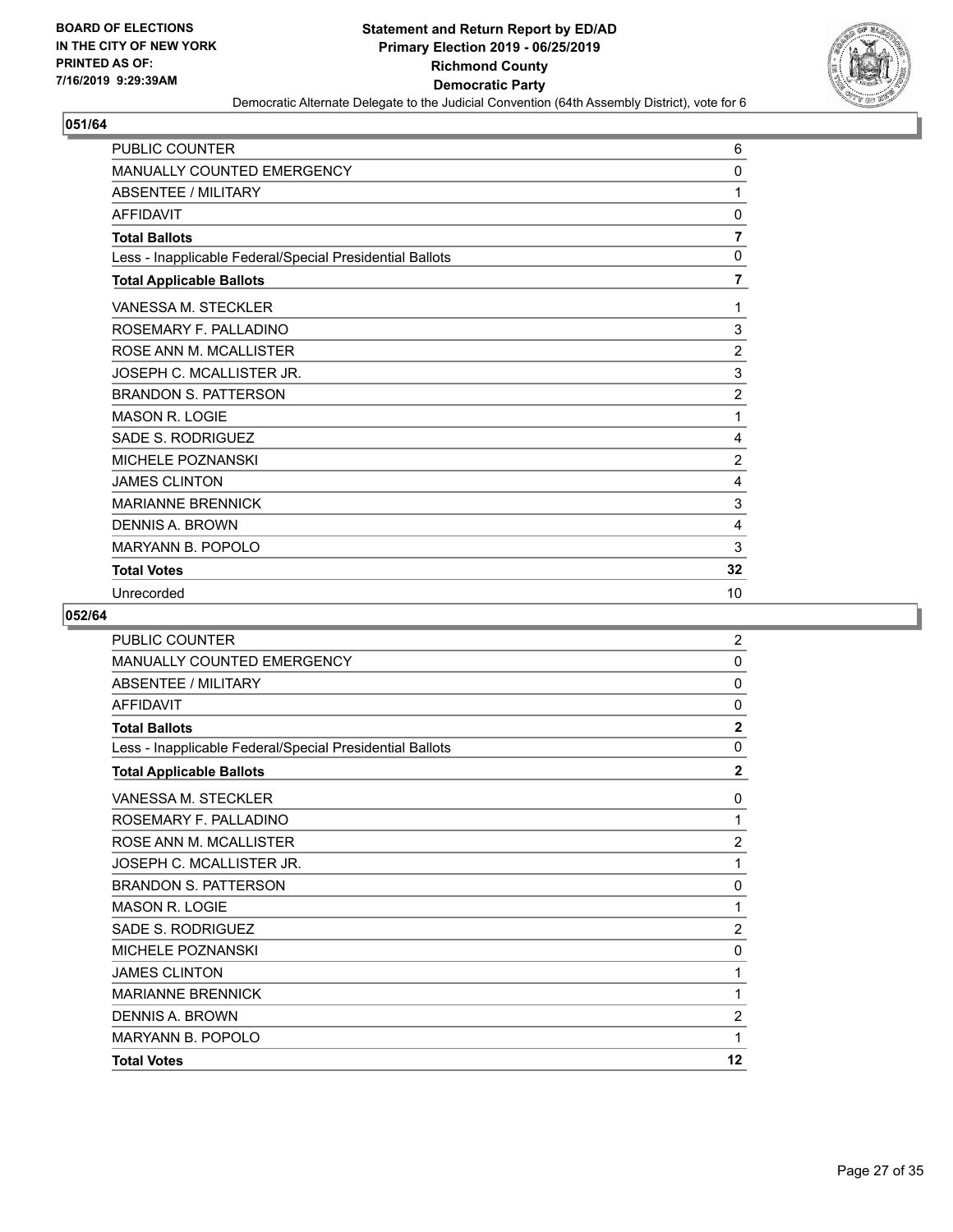

| <b>PUBLIC COUNTER</b>                                    | 8  |
|----------------------------------------------------------|----|
| MANUALLY COUNTED EMERGENCY                               | 0  |
| <b>ABSENTEE / MILITARY</b>                               | 3  |
| <b>AFFIDAVIT</b>                                         | 0  |
| <b>Total Ballots</b>                                     | 11 |
| Less - Inapplicable Federal/Special Presidential Ballots | 0  |
| <b>Total Applicable Ballots</b>                          | 11 |
| <b>VANESSA M. STECKLER</b>                               | 6  |
| ROSEMARY F. PALLADINO                                    | 6  |
| ROSE ANN M. MCALLISTER                                   | 5  |
| JOSEPH C. MCALLISTER JR.                                 | 4  |
| <b>BRANDON S. PATTERSON</b>                              | 1  |
| <b>MASON R. LOGIE</b>                                    | 1  |
| SADE S. RODRIGUEZ                                        | 6  |
| <b>MICHELE POZNANSKI</b>                                 | 4  |
| <b>JAMES CLINTON</b>                                     | 3  |
| <b>MARIANNE BRENNICK</b>                                 | 4  |
| DENNIS A. BROWN                                          | 3  |
| MARYANN B. POPOLO                                        | 3  |
| <b>Total Votes</b>                                       | 46 |
| Unrecorded                                               | 20 |

| PUBLIC COUNTER                                           | 6              |
|----------------------------------------------------------|----------------|
| MANUALLY COUNTED EMERGENCY                               | $\mathbf{0}$   |
| <b>ABSENTEE / MILITARY</b>                               | 1              |
| <b>AFFIDAVIT</b>                                         | 0              |
| <b>Total Ballots</b>                                     | $\overline{7}$ |
| Less - Inapplicable Federal/Special Presidential Ballots | 0              |
| <b>Total Applicable Ballots</b>                          | 7              |
| VANESSA M. STECKLER                                      | 1              |
| ROSEMARY F. PALLADINO                                    | 4              |
| ROSE ANN M. MCALLISTER                                   | $\overline{2}$ |
| JOSEPH C. MCALLISTER JR.                                 | 3              |
| <b>BRANDON S. PATTERSON</b>                              | $\overline{2}$ |
| <b>MASON R. LOGIE</b>                                    | 1              |
| SADE S. RODRIGUEZ                                        | 3              |
| MICHELE POZNANSKI                                        | 5              |
| <b>JAMES CLINTON</b>                                     | $\overline{2}$ |
| <b>MARIANNE BRENNICK</b>                                 | 5              |
| <b>DENNIS A. BROWN</b>                                   | 3              |
| MARYANN B. POPOLO                                        | 5              |
| <b>Total Votes</b>                                       | 36             |
| Unrecorded                                               | 6              |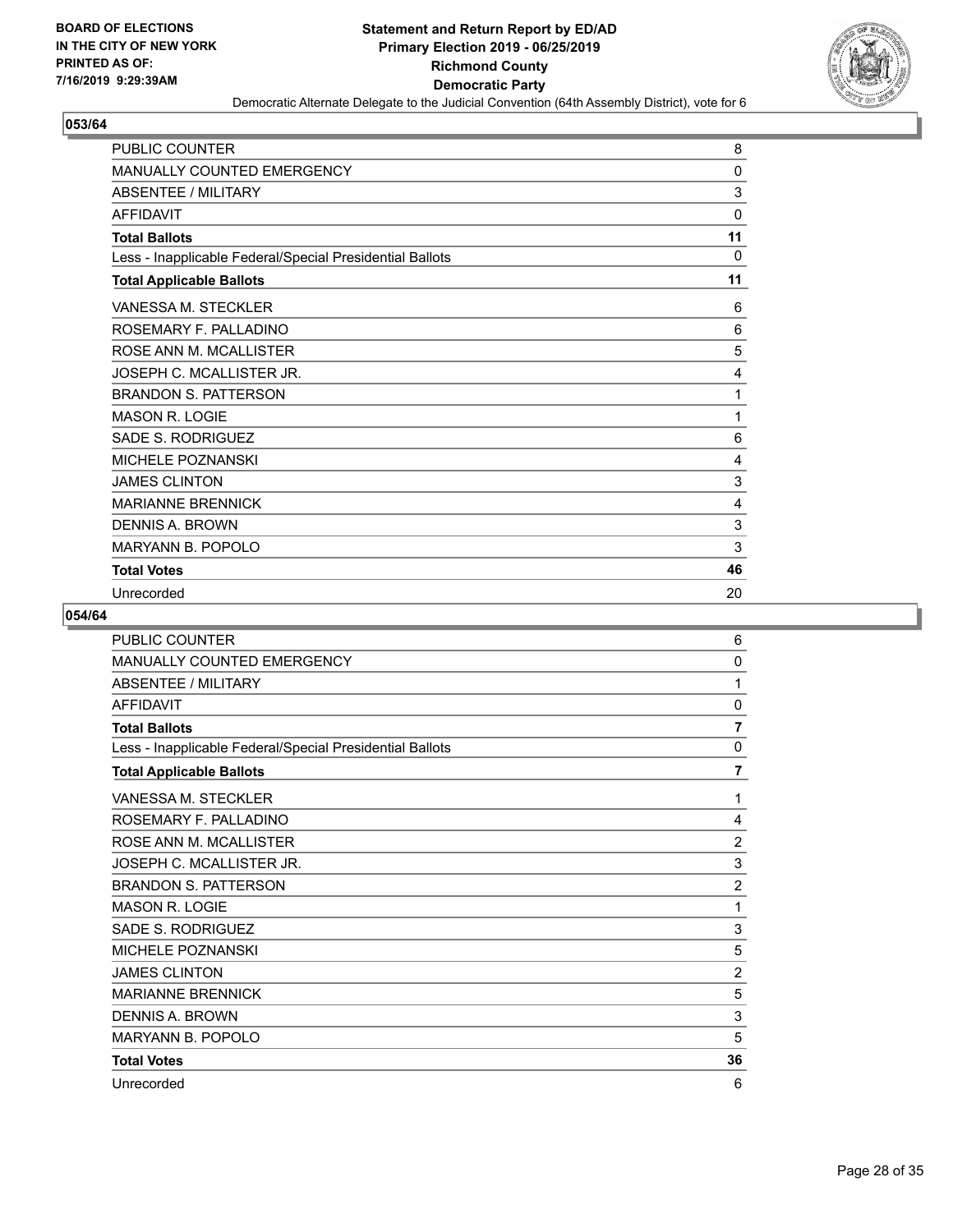

| PUBLIC COUNTER                                           | $\overline{7}$ |
|----------------------------------------------------------|----------------|
| <b>MANUALLY COUNTED EMERGENCY</b>                        | 0              |
| ABSENTEE / MILITARY                                      | 1              |
| <b>AFFIDAVIT</b>                                         | 1              |
| <b>Total Ballots</b>                                     | 9              |
| Less - Inapplicable Federal/Special Presidential Ballots | 0              |
| <b>Total Applicable Ballots</b>                          | 9              |
| VANESSA M. STECKLER                                      | 5              |
| ROSEMARY F. PALLADINO                                    | 6              |
| ROSE ANN M. MCALLISTER                                   | 6              |
| JOSEPH C. MCALLISTER JR.                                 | $\overline{2}$ |
| <b>BRANDON S. PATTERSON</b>                              | 3              |
| <b>MASON R. LOGIE</b>                                    | 3              |
| SADE S. RODRIGUEZ                                        | 6              |
| <b>MICHELE POZNANSKI</b>                                 | 6              |
| <b>JAMES CLINTON</b>                                     | $\overline{2}$ |
| <b>MARIANNE BRENNICK</b>                                 | $\overline{7}$ |
| DENNIS A. BROWN                                          | 3              |
| <b>MARYANN B. POPOLO</b>                                 | 5              |
| <b>Total Votes</b>                                       | 54             |

| <b>PUBLIC COUNTER</b>                                    | 10             |
|----------------------------------------------------------|----------------|
| <b>MANUALLY COUNTED EMERGENCY</b>                        | $\mathbf{0}$   |
| ABSENTEE / MILITARY                                      | $\overline{2}$ |
| <b>AFFIDAVIT</b>                                         | 0              |
| <b>Total Ballots</b>                                     | 12             |
| Less - Inapplicable Federal/Special Presidential Ballots | 0              |
| <b>Total Applicable Ballots</b>                          | 12             |
| <b>VANESSA M. STECKLER</b>                               | 2              |
| ROSEMARY F. PALLADINO                                    | 3              |
| ROSE ANN M. MCALLISTER                                   | $\overline{2}$ |
| JOSEPH C. MCALLISTER JR.                                 | $\overline{2}$ |
| <b>BRANDON S. PATTERSON</b>                              | 3              |
| <b>MASON R. LOGIE</b>                                    | 2              |
| SADE S. RODRIGUEZ                                        | 8              |
| <b>MICHELE POZNANSKI</b>                                 | 8              |
| <b>JAMES CLINTON</b>                                     | 9              |
| <b>MARIANNE BRENNICK</b>                                 | 8              |
| <b>DENNIS A. BROWN</b>                                   | 9              |
| MARYANN B. POPOLO                                        | 10             |
| <b>Total Votes</b>                                       | 66             |
| Unrecorded                                               | 6              |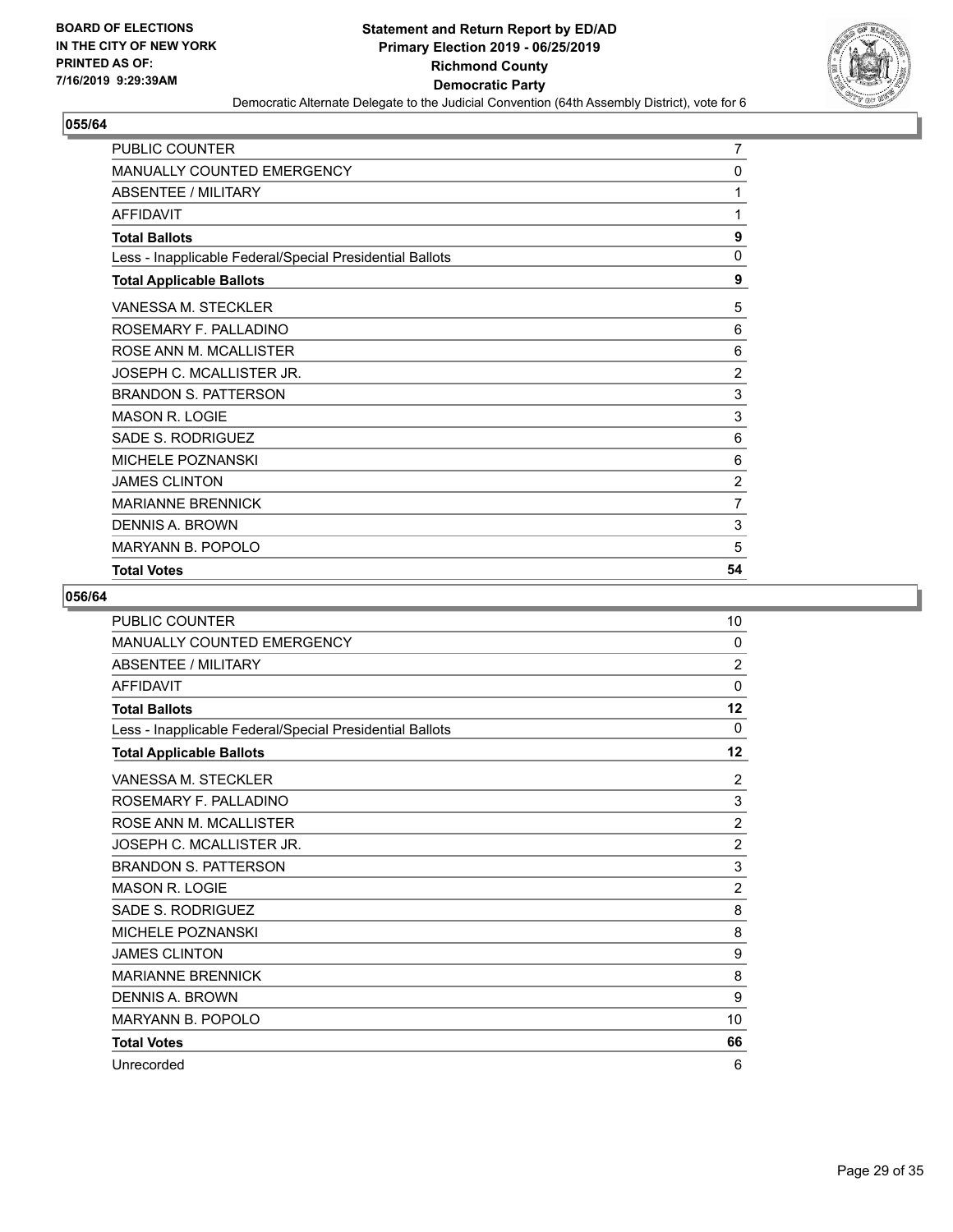

| <b>PUBLIC COUNTER</b>                                    | $\overline{2}$ |
|----------------------------------------------------------|----------------|
| <b>MANUALLY COUNTED EMERGENCY</b>                        | 0              |
| <b>ABSENTEE / MILITARY</b>                               | 0              |
| <b>AFFIDAVIT</b>                                         | 0              |
| <b>Total Ballots</b>                                     | $\overline{2}$ |
| Less - Inapplicable Federal/Special Presidential Ballots | $\mathbf 0$    |
| <b>Total Applicable Ballots</b>                          | $\overline{2}$ |
| VANESSA M. STECKLER                                      | $\overline{2}$ |
| ROSEMARY F. PALLADINO                                    | $\overline{2}$ |
| ROSE ANN M. MCALLISTER                                   | $\overline{2}$ |
| JOSEPH C. MCALLISTER JR.                                 | $\mathbf 0$    |
| <b>BRANDON S. PATTERSON</b>                              | 0              |
| <b>MASON R. LOGIE</b>                                    | 0              |
| SADE S. RODRIGUEZ                                        | 0              |
| <b>MICHELE POZNANSKI</b>                                 | $\overline{2}$ |
| <b>JAMES CLINTON</b>                                     | 0              |
| <b>MARIANNE BRENNICK</b>                                 | $\overline{2}$ |
| DENNIS A. BROWN                                          | $\Omega$       |
| <b>MARYANN B. POPOLO</b>                                 | $\overline{2}$ |
| <b>Total Votes</b>                                       | 12             |

| <b>PUBLIC COUNTER</b>                                    | 8            |
|----------------------------------------------------------|--------------|
| MANUALLY COUNTED EMERGENCY                               | 0            |
| ABSENTEE / MILITARY                                      | 0            |
| <b>AFFIDAVIT</b>                                         | $\mathbf{0}$ |
| <b>Total Ballots</b>                                     | 8            |
| Less - Inapplicable Federal/Special Presidential Ballots | $\mathbf{0}$ |
| <b>Total Applicable Ballots</b>                          | 8            |
| VANESSA M. STECKLER                                      | 5            |
| ROSEMARY F. PALLADINO                                    | 4            |
| ROSE ANN M. MCALLISTER                                   | 4            |
| JOSEPH C. MCALLISTER JR.                                 | 4            |
| <b>BRANDON S. PATTERSON</b>                              | 4            |
| <b>MASON R. LOGIE</b>                                    | 2            |
| SADE S. RODRIGUEZ                                        | 4            |
| <b>MICHELE POZNANSKI</b>                                 | 4            |
| <b>JAMES CLINTON</b>                                     | 3            |
| <b>MARIANNE BRENNICK</b>                                 | 4            |
| DENNIS A. BROWN                                          | 5            |
| <b>MARYANN B. POPOLO</b>                                 | 5            |
| <b>Total Votes</b>                                       | 48           |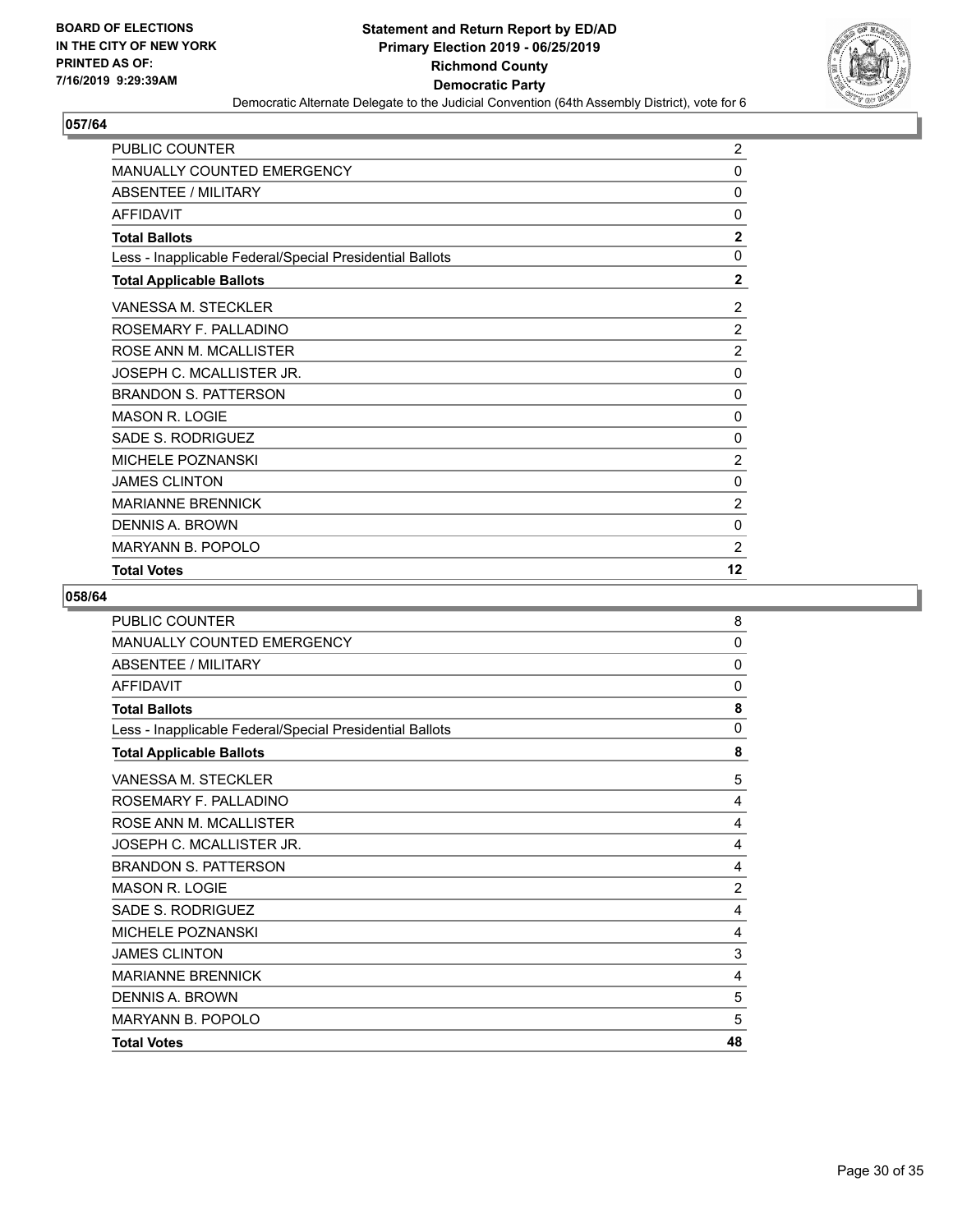

| PUBLIC COUNTER                                           | 4              |
|----------------------------------------------------------|----------------|
| MANUALLY COUNTED EMERGENCY                               | $\Omega$       |
| <b>ABSENTEE / MILITARY</b>                               | 6              |
| <b>AFFIDAVIT</b>                                         | $\mathbf{0}$   |
| <b>Total Ballots</b>                                     | 10             |
| Less - Inapplicable Federal/Special Presidential Ballots | $\Omega$       |
| <b>Total Applicable Ballots</b>                          | 10             |
| VANESSA M. STECKLER                                      | 3              |
| ROSEMARY F. PALLADINO                                    | $\overline{7}$ |
| ROSE ANN M. MCALLISTER                                   | 6              |
| JOSEPH C. MCALLISTER JR.                                 | 5              |
| <b>BRANDON S. PATTERSON</b>                              | 5              |
| <b>MASON R. LOGIE</b>                                    | 3              |
| SADE S. RODRIGUEZ                                        | 4              |
| MICHELE POZNANSKI                                        | 4              |
| <b>JAMES CLINTON</b>                                     | 5              |
| <b>MARIANNE BRENNICK</b>                                 | 4              |
| <b>DENNIS A. BROWN</b>                                   | 4              |
| <b>MARYANN B. POPOLO</b>                                 | 4              |
| <b>Total Votes</b>                                       | 54             |
| Unrecorded                                               | 6              |

| <b>PUBLIC COUNTER</b>                                    | 2              |
|----------------------------------------------------------|----------------|
| <b>MANUALLY COUNTED EMERGENCY</b>                        | $\mathbf{0}$   |
| <b>ABSENTEE / MILITARY</b>                               | $\overline{2}$ |
| <b>AFFIDAVIT</b>                                         | $\mathbf{0}$   |
| <b>Total Ballots</b>                                     | 4              |
| Less - Inapplicable Federal/Special Presidential Ballots | $\mathbf{0}$   |
| <b>Total Applicable Ballots</b>                          | 4              |
| VANESSA M. STECKLER                                      | 0              |
| ROSEMARY F. PALLADINO                                    | 1              |
| ROSE ANN M. MCALLISTER                                   | 1              |
| JOSEPH C. MCALLISTER JR.                                 | $\overline{2}$ |
| <b>BRANDON S. PATTERSON</b>                              | 1              |
| <b>MASON R. LOGIE</b>                                    | 0              |
| SADE S. RODRIGUEZ                                        | $\overline{2}$ |
| <b>MICHELE POZNANSKI</b>                                 | $\overline{2}$ |
| <b>JAMES CLINTON</b>                                     | 1              |
| <b>MARIANNE BRENNICK</b>                                 | $\mathbf{0}$   |
| <b>DENNIS A. BROWN</b>                                   | $\overline{2}$ |
| <b>MARYANN B. POPOLO</b>                                 | 1              |
| <b>Total Votes</b>                                       | 13             |
| Unrecorded                                               | 11             |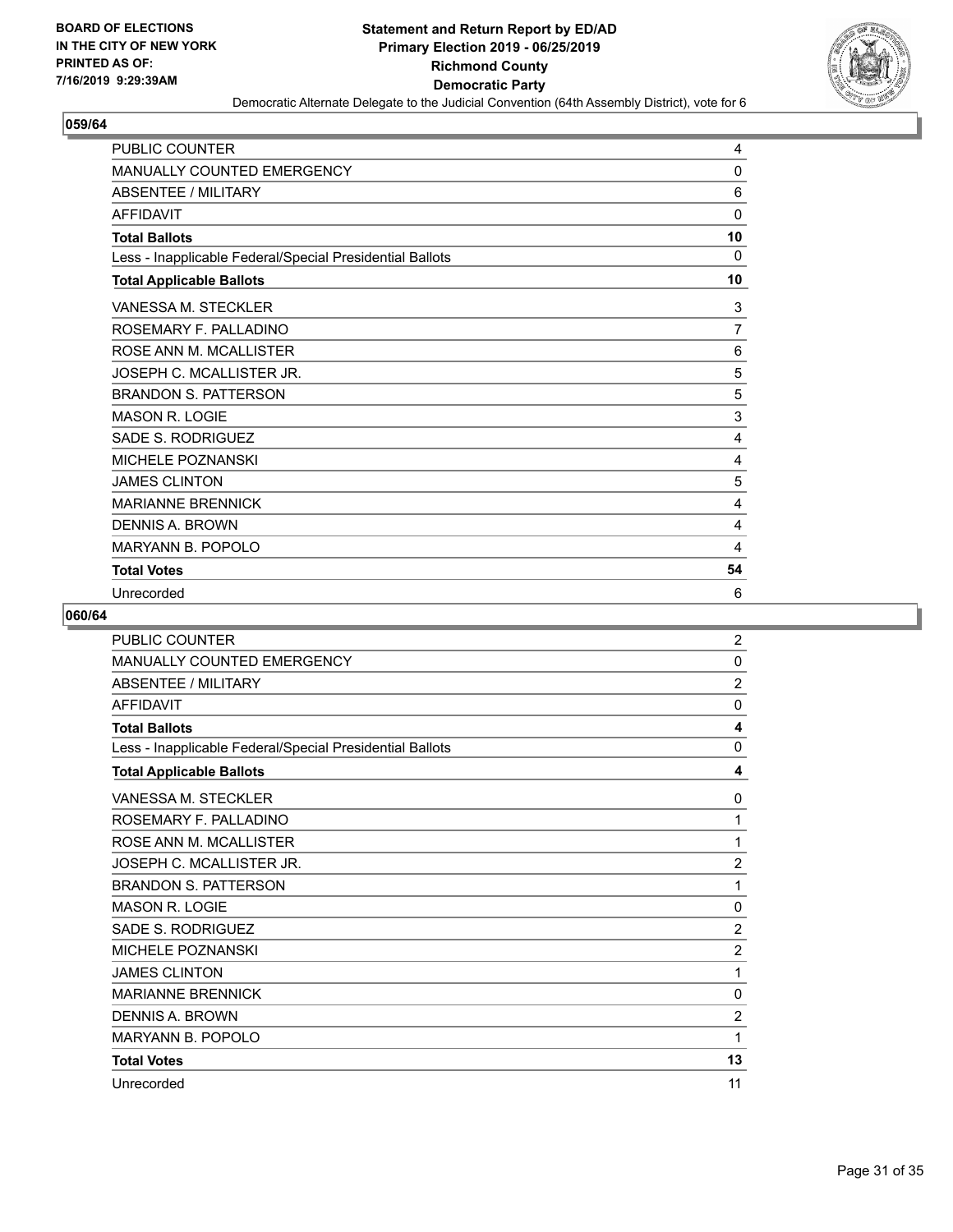

| <b>PUBLIC COUNTER</b>                                    | 4              |
|----------------------------------------------------------|----------------|
| MANUALLY COUNTED EMERGENCY                               | 0              |
| <b>ABSENTEE / MILITARY</b>                               | 0              |
| <b>AFFIDAVIT</b>                                         | 0              |
| <b>Total Ballots</b>                                     | 4              |
| Less - Inapplicable Federal/Special Presidential Ballots | 0              |
| <b>Total Applicable Ballots</b>                          | 4              |
| <b>VANESSA M. STECKLER</b>                               | $\overline{2}$ |
| ROSEMARY F. PALLADINO                                    | $\overline{2}$ |
| ROSE ANN M. MCALLISTER                                   | 1              |
| JOSEPH C. MCALLISTER JR.                                 | 1              |
| <b>BRANDON S. PATTERSON</b>                              | 1              |
| <b>MASON R. LOGIE</b>                                    | 1              |
| <b>SADE S. RODRIGUEZ</b>                                 | 1              |
| <b>MICHELE POZNANSKI</b>                                 | $\mathbf 0$    |
| <b>JAMES CLINTON</b>                                     | 0              |
| <b>MARIANNE BRENNICK</b>                                 | $\mathbf 0$    |
| <b>DENNIS A. BROWN</b>                                   | 0              |
| MARYANN B. POPOLO                                        | $\mathbf{0}$   |
| UNCOUNTED WRITE-IN PER STATUTE (WRITE-IN)                | 1              |
| <b>Total Votes</b>                                       | 10             |
| Unrecorded                                               | 14             |

| <b>PUBLIC COUNTER</b>                                    | 3              |
|----------------------------------------------------------|----------------|
| MANUALLY COUNTED EMERGENCY                               | $\mathbf 0$    |
| <b>ABSENTEE / MILITARY</b>                               | 1              |
| <b>AFFIDAVIT</b>                                         | 0              |
| <b>Total Ballots</b>                                     | 4              |
| Less - Inapplicable Federal/Special Presidential Ballots | $\mathbf{0}$   |
| <b>Total Applicable Ballots</b>                          | 4              |
| VANESSA M. STECKLER                                      | $\overline{2}$ |
| ROSEMARY F. PALLADINO                                    | $\overline{2}$ |
| ROSE ANN M. MCALLISTER                                   | $\mathbf{0}$   |
| JOSEPH C. MCALLISTER JR.                                 | $\overline{2}$ |
| <b>BRANDON S. PATTERSON</b>                              | 4              |
| <b>MASON R. LOGIE</b>                                    | 1              |
| SADE S. RODRIGUEZ                                        | 1              |
| MICHELE POZNANSKI                                        | $\overline{c}$ |
| <b>JAMES CLINTON</b>                                     | $\overline{2}$ |
| <b>MARIANNE BRENNICK</b>                                 | 1              |
| <b>DENNIS A. BROWN</b>                                   | $\overline{2}$ |
| <b>MARYANN B. POPOLO</b>                                 | $\overline{2}$ |
| <b>Total Votes</b>                                       | 21             |
| Unrecorded                                               | 3              |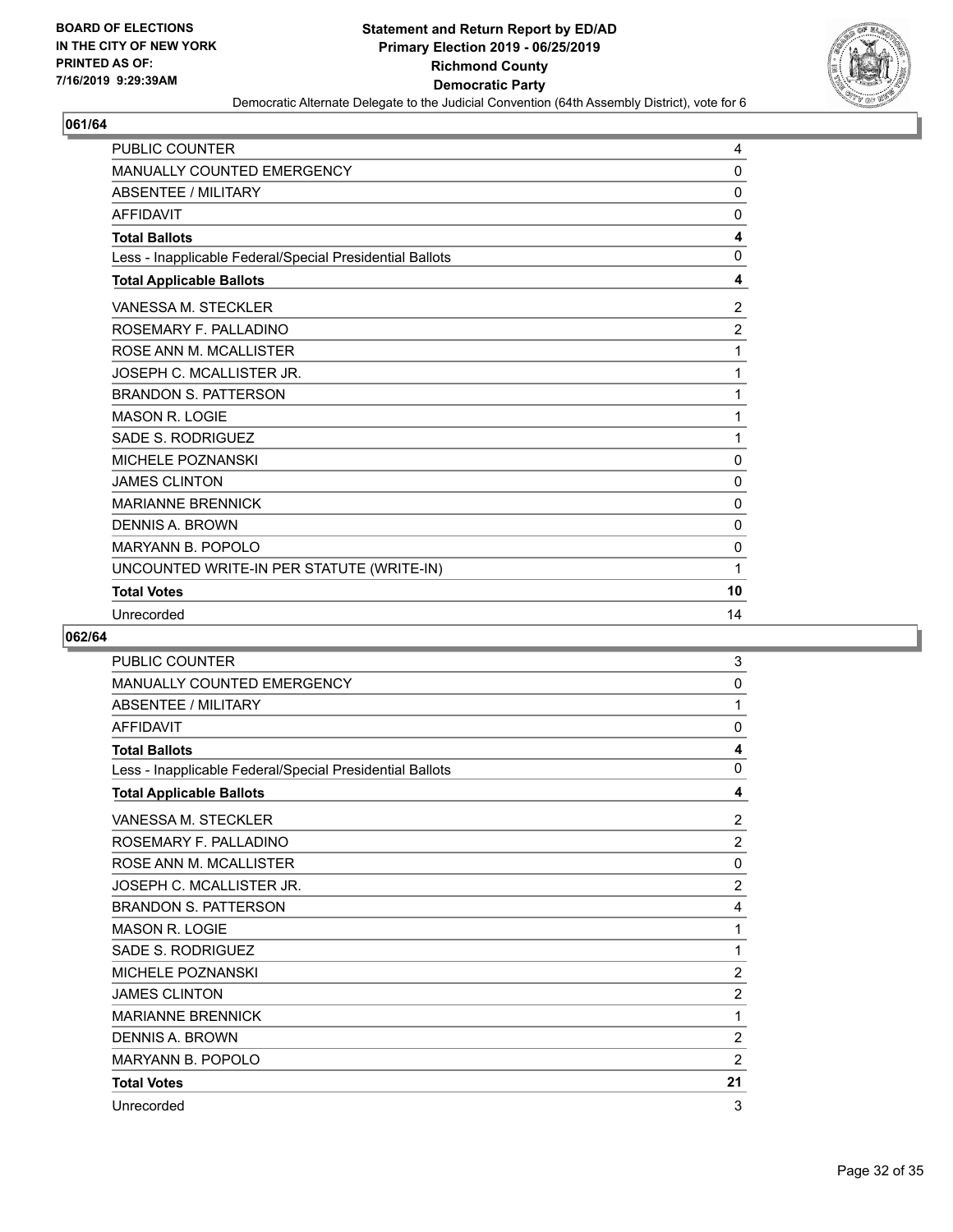

| <b>PUBLIC COUNTER</b>                                    | 8              |
|----------------------------------------------------------|----------------|
| <b>MANUALLY COUNTED EMERGENCY</b>                        | 0              |
| <b>ABSENTEE / MILITARY</b>                               | 0              |
| <b>AFFIDAVIT</b>                                         | 0              |
| <b>Total Ballots</b>                                     | 8              |
| Less - Inapplicable Federal/Special Presidential Ballots | $\mathbf{0}$   |
| <b>Total Applicable Ballots</b>                          | 8              |
| VANESSA M. STECKLER                                      | 3              |
| ROSEMARY F. PALLADINO                                    | 4              |
| ROSE ANN M. MCALLISTER                                   | $\overline{2}$ |
| JOSEPH C. MCALLISTER JR.                                 | $\overline{c}$ |
| <b>BRANDON S. PATTERSON</b>                              | 1              |
| <b>MASON R. LOGIE</b>                                    | 0              |
| SADE S. RODRIGUEZ                                        | $\overline{c}$ |
| <b>MICHELE POZNANSKI</b>                                 | 4              |
| <b>JAMES CLINTON</b>                                     | $\overline{2}$ |
| <b>MARIANNE BRENNICK</b>                                 | 3              |
| <b>DENNIS A. BROWN</b>                                   | 1              |
| <b>MARYANN B. POPOLO</b>                                 | 4              |
| <b>Total Votes</b>                                       | 28             |
| Unrecorded                                               | 20             |

| <b>PUBLIC COUNTER</b>                                    | 0            |
|----------------------------------------------------------|--------------|
| <b>MANUALLY COUNTED EMERGENCY</b>                        | $\mathbf{0}$ |
| ABSENTEE / MILITARY                                      | $\mathbf 0$  |
| <b>AFFIDAVIT</b>                                         | $\mathbf 0$  |
| <b>Total Ballots</b>                                     | $\mathbf 0$  |
| Less - Inapplicable Federal/Special Presidential Ballots | $\Omega$     |
| <b>Total Applicable Ballots</b>                          | 0            |
| VANESSA M. STECKLER                                      | $\mathbf 0$  |
| ROSEMARY F. PALLADINO                                    | $\Omega$     |
| ROSE ANN M. MCALLISTER                                   | 0            |
| JOSEPH C. MCALLISTER JR.                                 | 0            |
| <b>BRANDON S. PATTERSON</b>                              | 0            |
| <b>MASON R. LOGIE</b>                                    | $\mathbf 0$  |
| SADE S. RODRIGUEZ                                        | $\mathbf 0$  |
| <b>MICHELE POZNANSKI</b>                                 | $\Omega$     |
| <b>JAMES CLINTON</b>                                     | $\Omega$     |
| <b>MARIANNE BRENNICK</b>                                 | 0            |
| <b>DENNIS A. BROWN</b>                                   | $\Omega$     |
| <b>MARYANN B. POPOLO</b>                                 | 0            |
| <b>Total Votes</b>                                       | 0            |
| 065/64 COMBINED into: 011/64                             |              |
| 066/64 COMBINED into: 064/64                             |              |
| 067/64 COMBINED into: 064/64                             |              |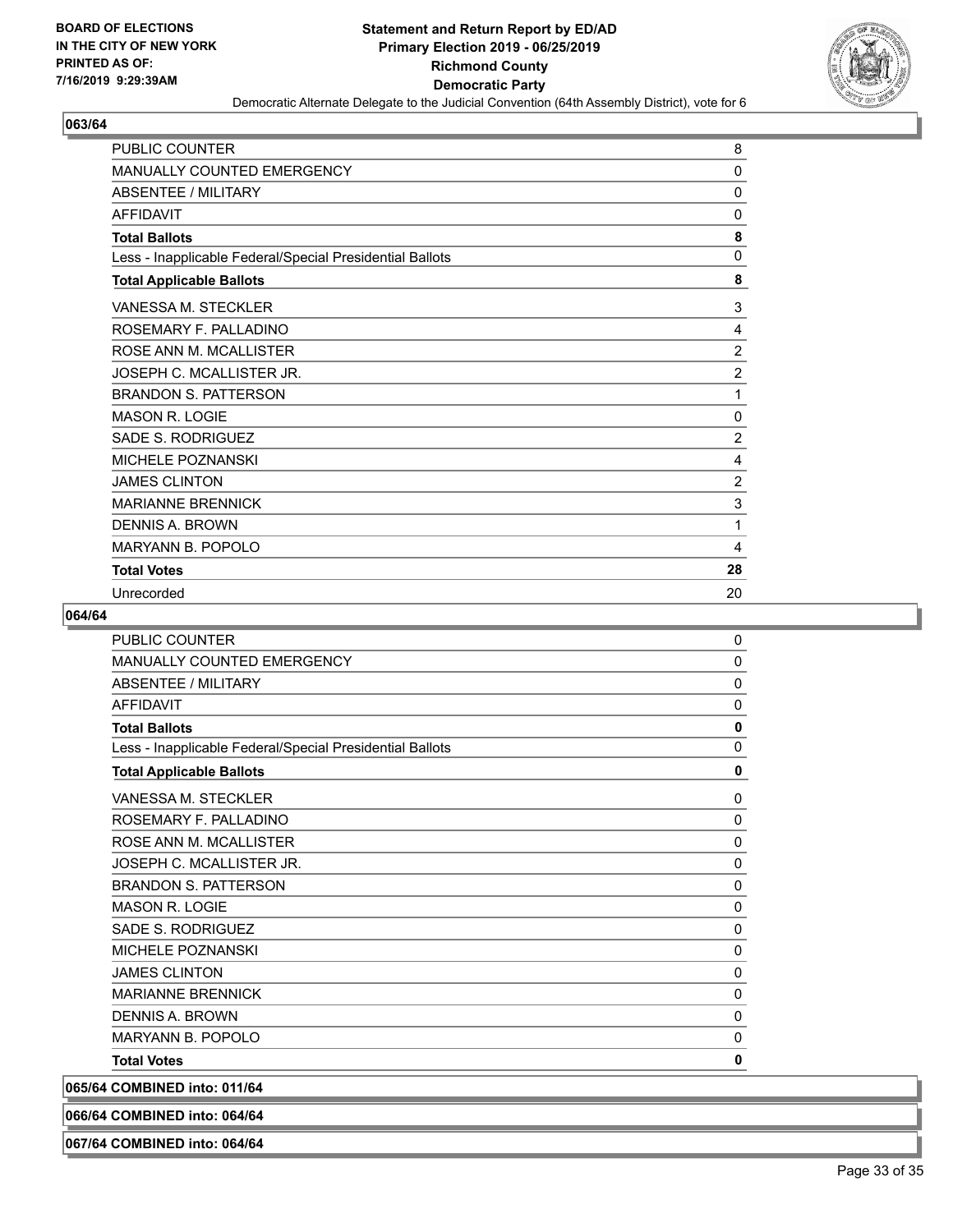

**068/64 COMBINED into: 064/64**

**069/64 COMBINED into: 011/64**

**070/64 COMBINED into: 064/64**